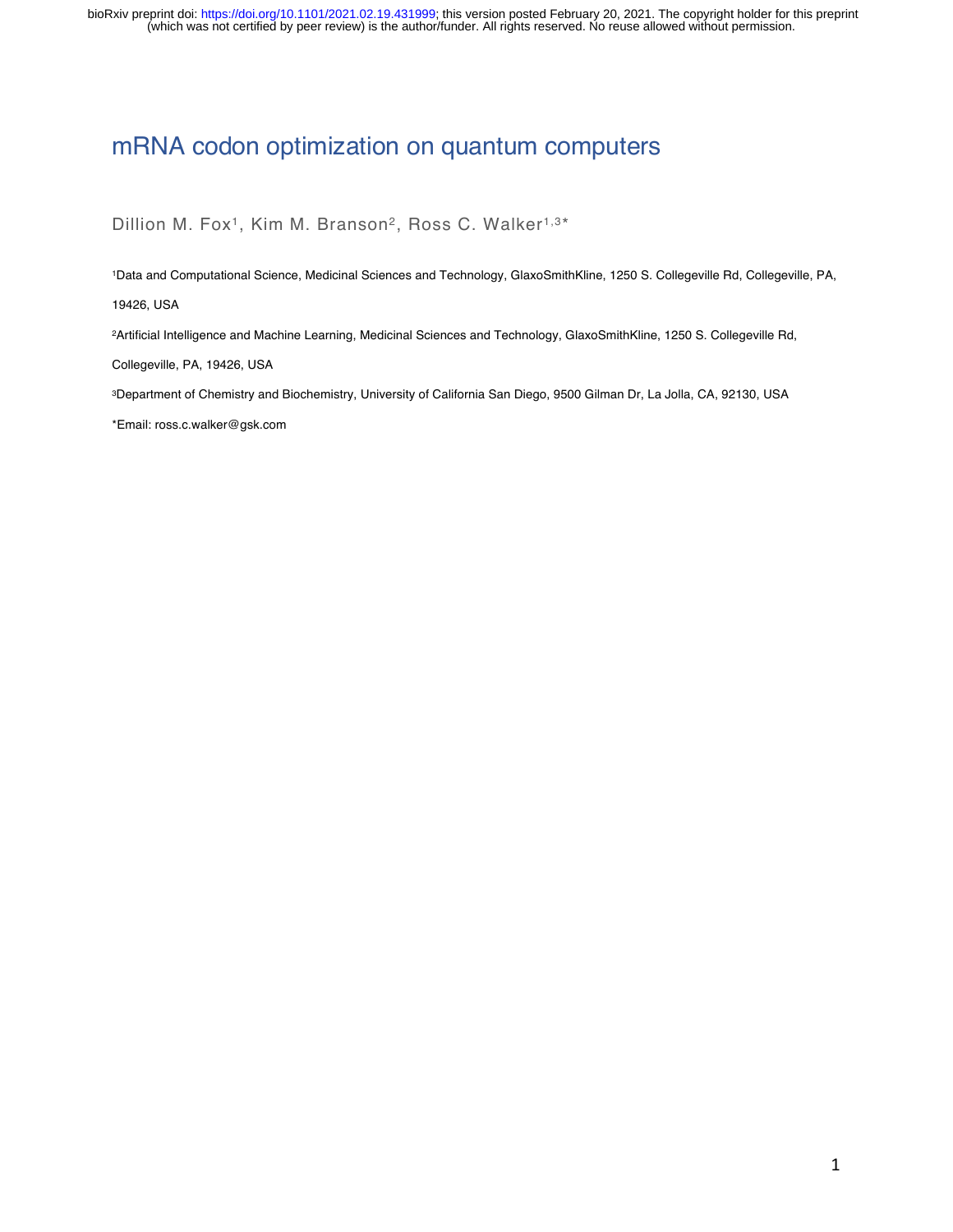## Abstract

Reverse translation of polypeptide sequences to expressible mRNA constructs is a NPhard combinatorial optimization problem. Each amino acid in the protein sequence can be represented by as many as six codons, and the process of selecting the combination that maximizes probability of expression is termed codon optimization. This work investigates the potential impact of leveraging quantum computing technology for codon optimization. An adiabatic quantum computer (AQC) is compared to a standard genetic algorithm (GA) programmed with the same objective function. The AQC is found to be competitive in identifying optimal solutions and future generations of AQCs may be able to outperform classical GAs. The utility of gate-based systems is also evaluated using a simulator resulting in the finding that while current generations of devices lack the hardware requirements, in terms of both qubit count and connectivity, to solve realistic problems, future generation devices may be highly efficient.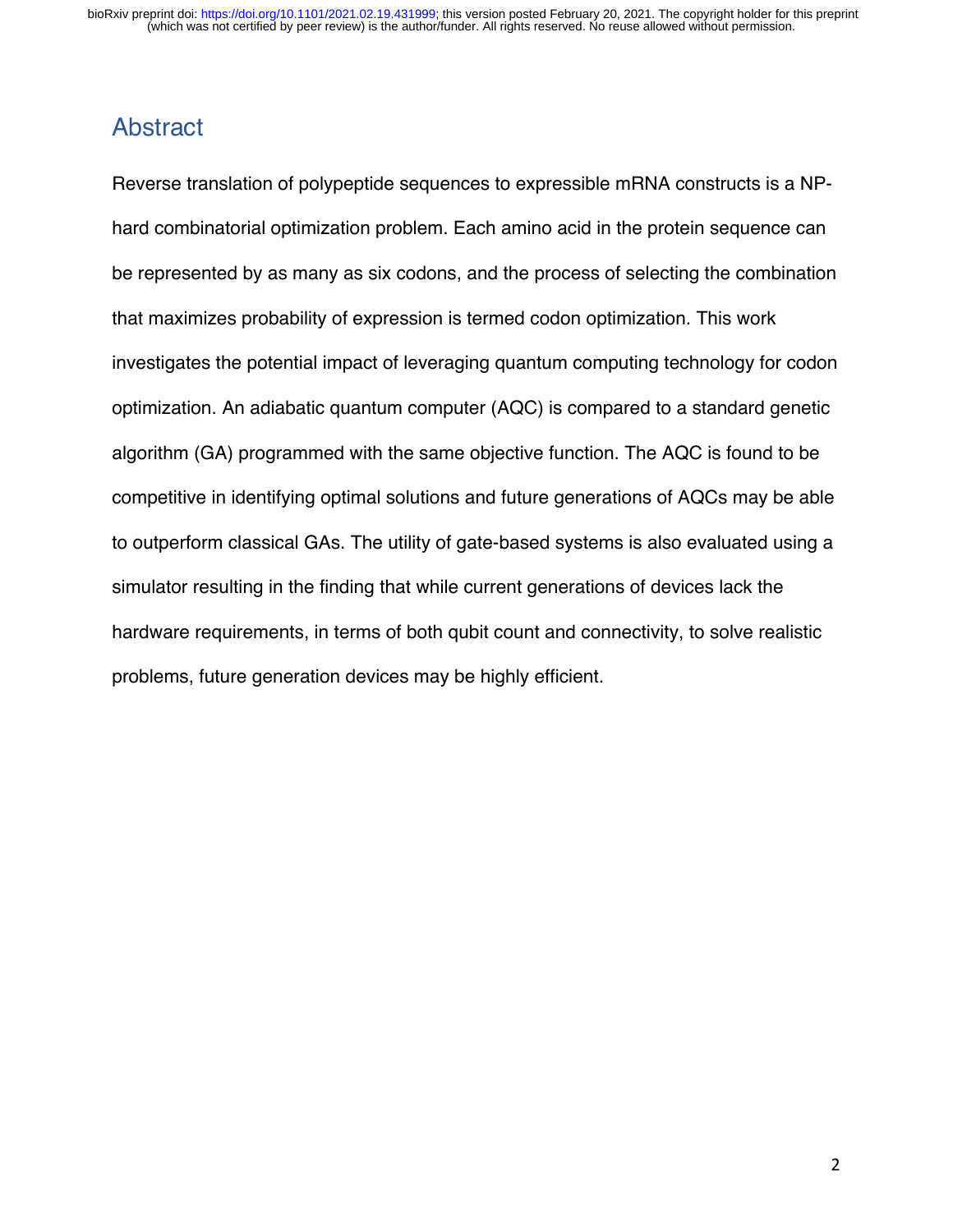## **Introduction**

Protein sequences can be encoded by an enormous multitude of possible nucleotide sequences. The degenerate mapping between amino acids and synonymous codons entails an exponential relationship between the number of potential nucleotide sequences and the length of the polypeptide chain. However, different nucleotide sequences encoding the same protein may exhibit dramatically different outcomes in expression systems. 1–4 Furthermore, recent studies have shown that codon selection can impact downstream processes such as protein folding and function,<sup>1–3</sup> which is particularly important for use-cases such as recombinant protein therapies. 5

Codon optimization is a procedure designed to increase gene expression based on a heuristic scoring function<sup>6</sup> with many scoring functions having been proposed.<sup>7-10</sup> Some of the more common scoring functions seek to optimize the fraction of G and C bases,11–15 match the codon usage bias of the host expression system, 16–21 and/or attempt to disrupt the formation of mRNA secondary structure.<sup> $7,17,22$ </sup> The vast solution space is most commonly sampled using genetic algorithms (GA) that seek to evolve solutions by introducing synonymous codon mutations and propagating favorable substitutions through generations.12,16,20,23–25 However, other methods have been proposed.18,26,27 While classical approaches such as GAs can be highly performant, the fraction of solution space that is sampled in a fixed number of iterations decreases exponentially as the polypeptide chain length grows. Thorough sampling of the solutions space is therefore often intractable with biologically relevant use-cases. In this study we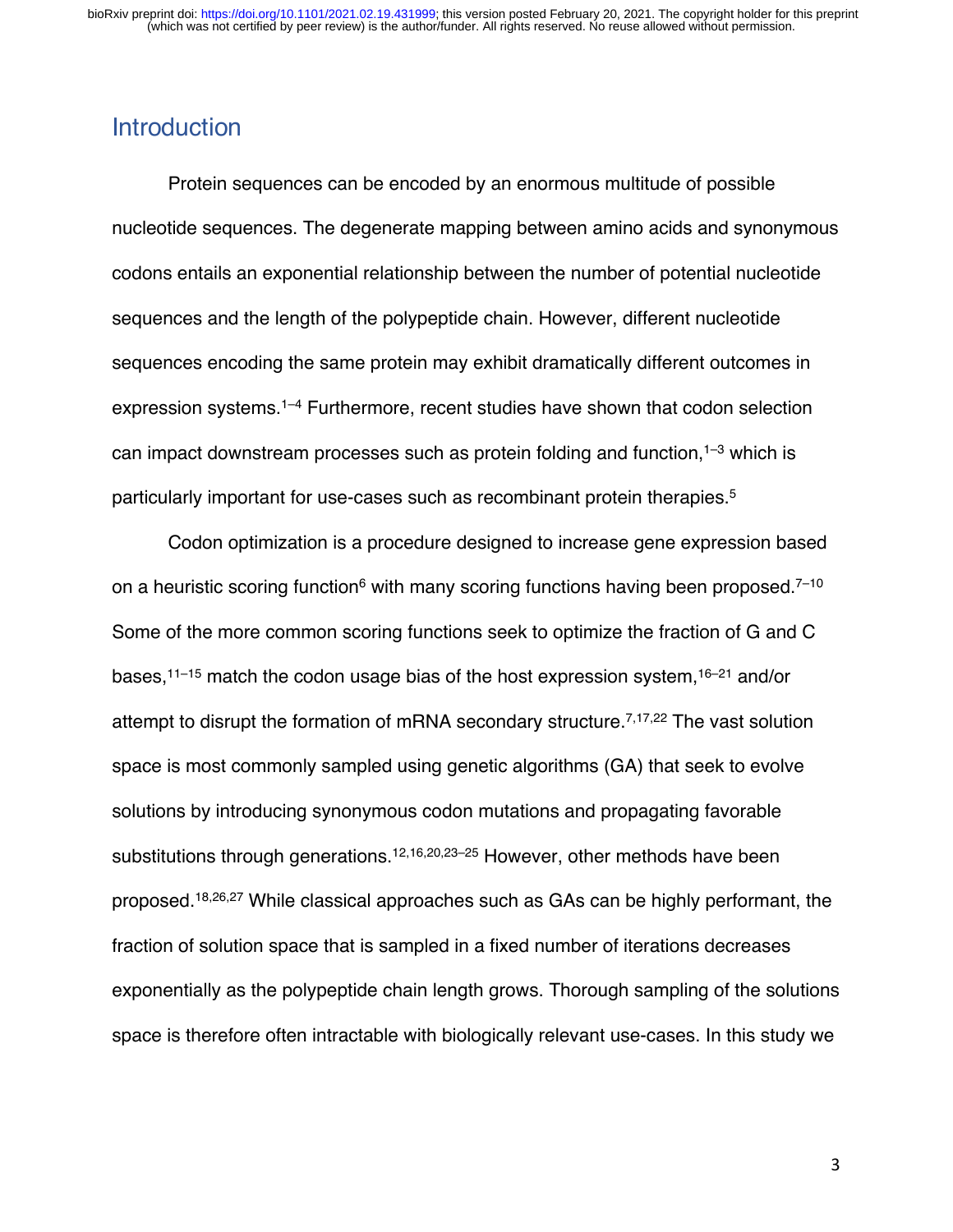investigate the viability of programming quantum computers to efficiently identify highquality solutions scored with arbitrary objective functions.

Recent advances in quantum information science and technology have elucidated the potential for quantum devices to outperform classical devices in a narrow range of applications.28,29 Among these, certain types of combinatorial optimization problems are among the most promising for near-term advantage. <sup>30</sup> The field of quantum computing is developing rapidly in terms of both hardware and algorithms. Each type of quantum computing technology offers a unique set of strengths and weaknesses, and applications are often tailored to compliment the strengths of each device. While there are many physical realizations of quantum technologies, we focus on two markedly different models; adiabatic quantum computers (AQC) and gate-based quantum computers.

AQCs, sometimes referred to as quantum annealers, are most commonly used to solve high-dimensional combinatorial optimization problems.<sup>31-33</sup> For example, a recent study showed that protein design, which requires combinatorial optimization of rotomeric states, can be accelerated with an AQC.<sup>34</sup> Current implementations of AQCs offer nearly two orders of magnitude more qubits than state of the art gate-based devices, offering the potential to address realistic sized problems. The general class of AQC algorithms are classified as metaheuristic methods for solving local optimization problems in multivariate spaces.<sup>31</sup> These approaches are similar to simulated annealing but exploit the phenomena of quantum tunneling, instead of thermal activation, to hop out of local energetic minima.<sup>35</sup>

4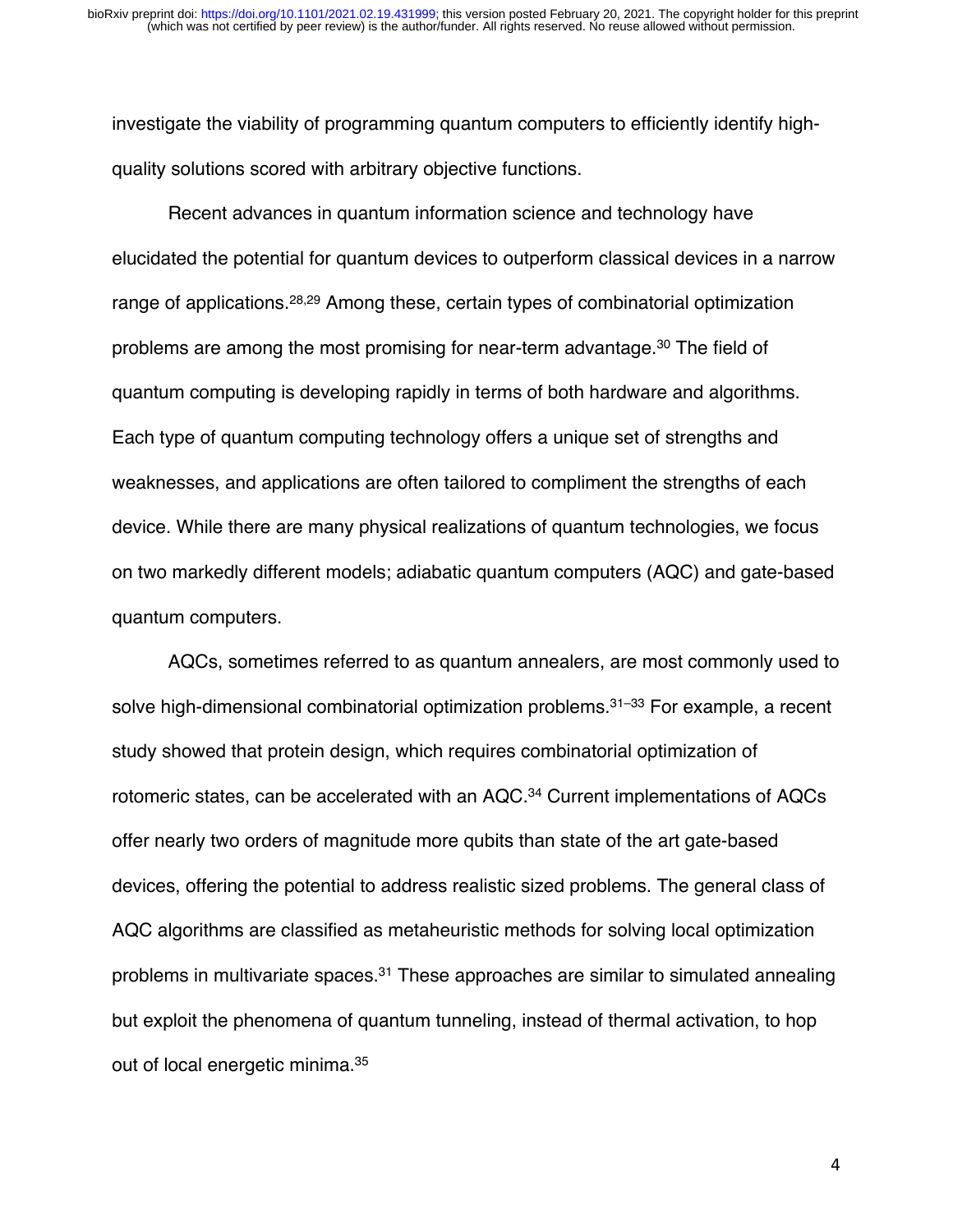An alternative quantum computing technology, and the technology that was recently used to demonstrate quantum supremacy,<sup>28,29</sup> centers on gate-based instructions. Current generations of non-error corrected hardware, termed Noisy Intermediate Scale Quantum (NISQ), <sup>36</sup> can be programmed to solve combinatorial optimization problems using variational methods such as the Quantum Approximate Optimization Algorithm (QAOA).37 Gate based quantum computers are presently, however, less mature than AQCs and even the most capable devices to date lack the number of qubits and connections between qubits needed to solve realistic combinatorial optimization problems. As the technology matures however there is an expectation that qubit count and connections between qubits will improve substantially. There is also the expectation that error rates will decrease, and general-purpose error correction may become possible. Developing and testing suitable algorithms ahead of the technology development curve is thus a worthwhile endeavor and it is therefore common practice to utilize simulators, running on classical computing hardware, to permit evaluation of quantum algorithmic functions in the absence of real-world hardware to evaluate performance on.

Designing novel algorithms to execute on quantum devices requires deep expert knowledge of the devices, quantum information science, and quantum software stacks. However, there are a few classes of ubiquitous problems that are readily solvable using tools built into many widely available software packages. The Binary Quadratic Model (BQM) is perhaps the most archetypal example and can be found at the core of many

5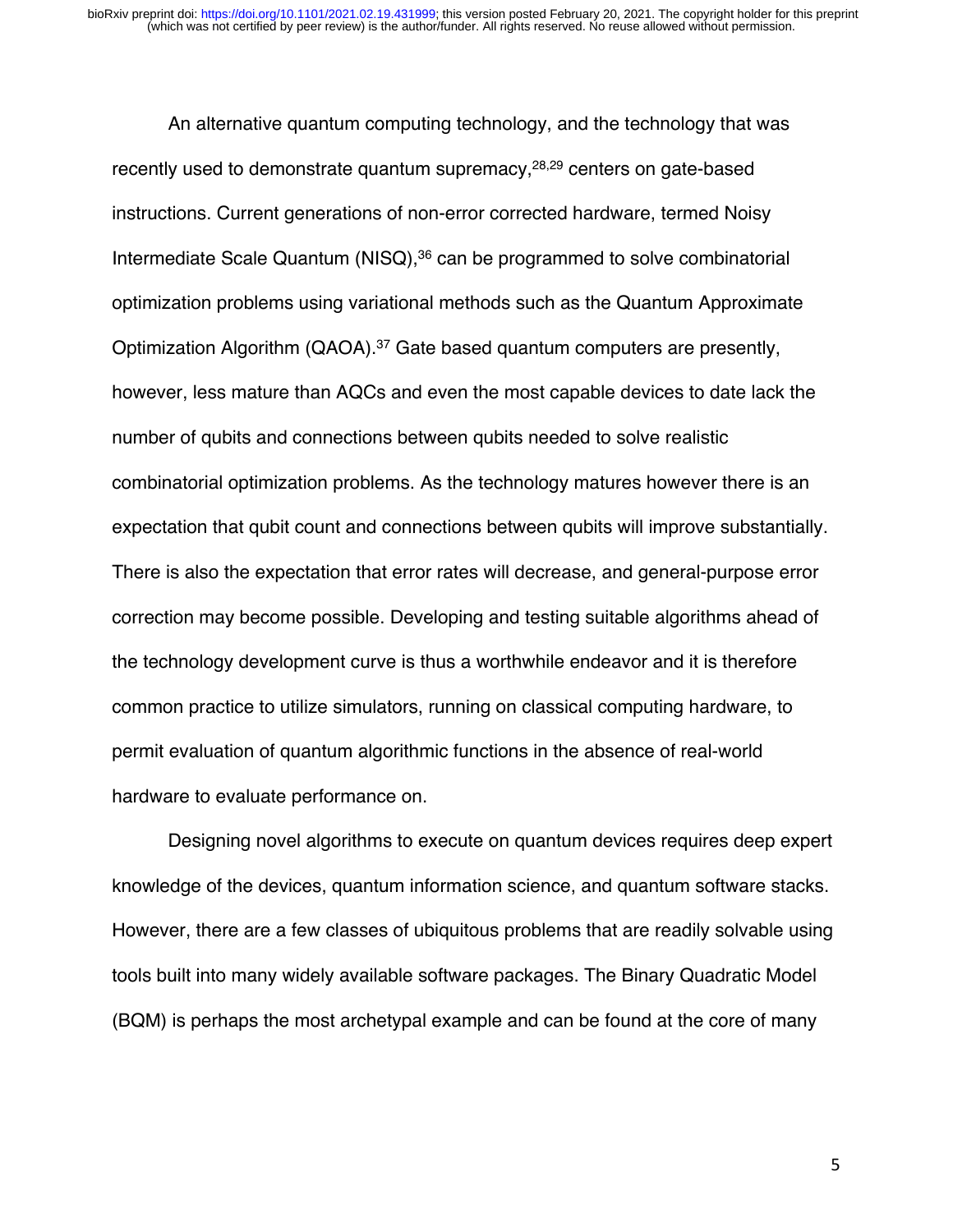familiar problems such as the Ising model.38,39 The energy of a BQM can be described by a Hamiltonian with the general form

$$
\mathcal{H} = \sum_i h_i q_i + \sum_j \sum_{k < j} J_{jk} q_j q_k \ (1)
$$

where  $q_i$ ,  $q_i$ , and  $q_k$  represent the values of the qubits, which can either be  $\{0, 1\}$  or  $\{-1, \}$ 1} for binary or spin representations, respectively,  $h_i$  are the one-body terms, and  $J_{ik}$  are the two-body interactions. For the Ising model, h represents the physical spins and J represents the energy of the interactions between the spins.

The methods section below shows that the codon optimization problem can be mathematically formulated as a BQM and thus implemented on a variety of competing quantum computing platforms. This representation requires translating the scoring function used in traditional approaches into a quadratic Hamiltonian where the eigenstates represent nucleotide sequences and the eigenenergies represent the scores. Implementing this program on the D-Wave Advantage 1.1 AQC shows that it identifies high quality solutions that are competitive with a basic implementation of a genetic algorithm programmed with an equivalent scoring function. Implementing a version of this program for IBM Q devices, while successful, shows that modelling practical systems requires too many qubits to be run on even the most advanced gatebased devices available (e.g. IBM's 65-qubit Hummingbird device).40 However, executing the model on an IBM noisy simulator<sup>41</sup> demonstrates the potential of the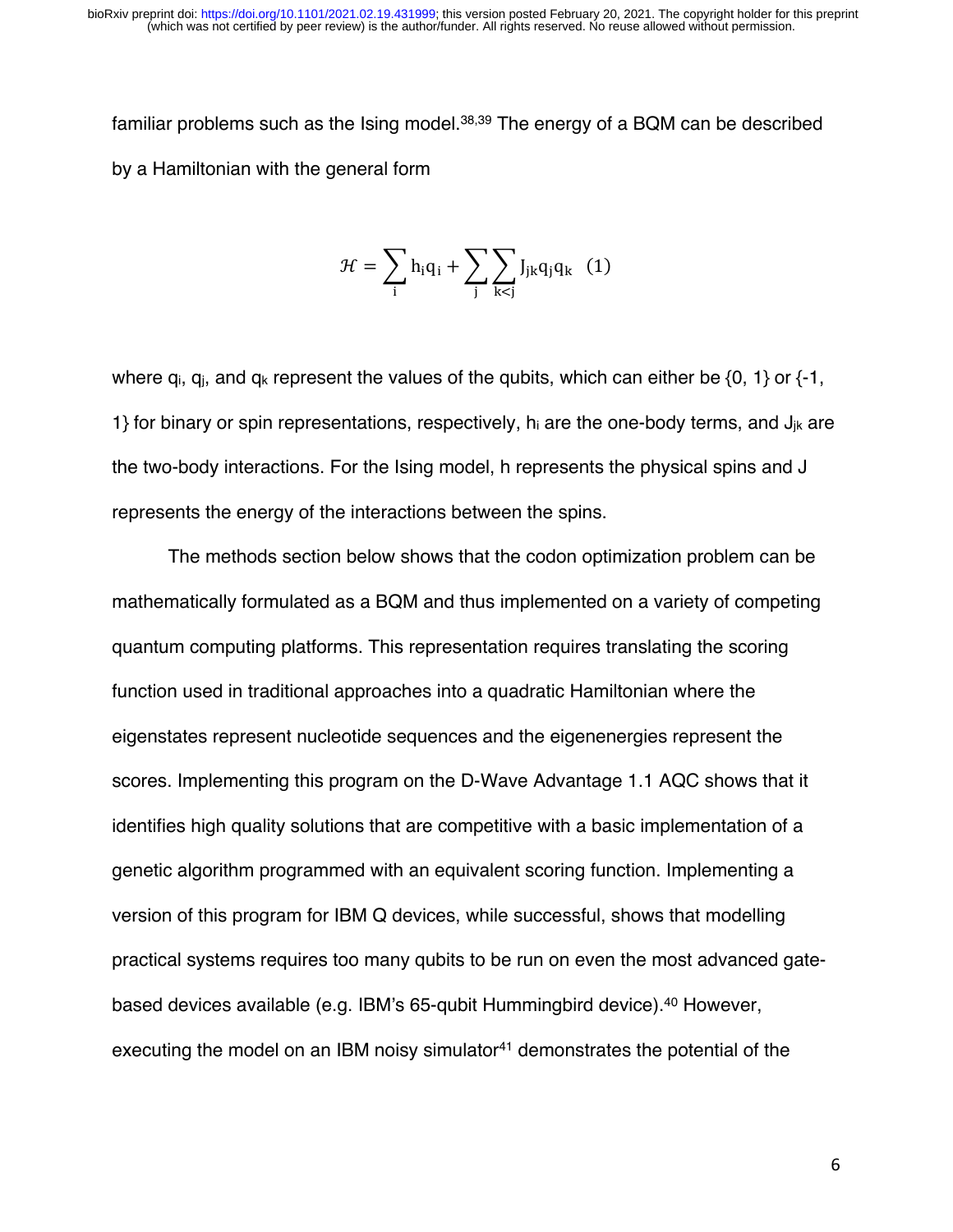algorithm. Finally, we comment on the potential usability of the BQM approach on current and future generations of quantum computers.

### **Results**

Codon optimization was implemented as a BQM on quantum devices with a Hamiltonian designed to optimize GC-content, minimize sequentially repeated nucleotides, and optimize codon-usage bias (see equation (15) in Methods for details). Quantum devices use qubits to store data, which decode digitally to 0's and 1's upon measurement, but which also may be in a superposition of 0 and 1 during the calculation. To encode classical genetic data into a quantum device, every possible codon that can map to the target polypeptide sequence is required to be explicitly represented by a physical qubit. The qubits which return "1" upon measurement represent the codons selected at each position in the polypeptide sequence. Therefore, only 1 qubit (codon) for each position in the polypeptide sequence can be in a "1" state, and the rest must return "0" upon measurement (Figure 1a). This scheme is enforced by constructing a 2-body penalty matrix which adds infinite energy to pairs of codons that map to the same position in the polypeptide sequence (Figure 1b). The final sequence is determined by recording the values of the qubits and concatenating the corresponding codons of the qubits in the "1" state (Figure 1c).

7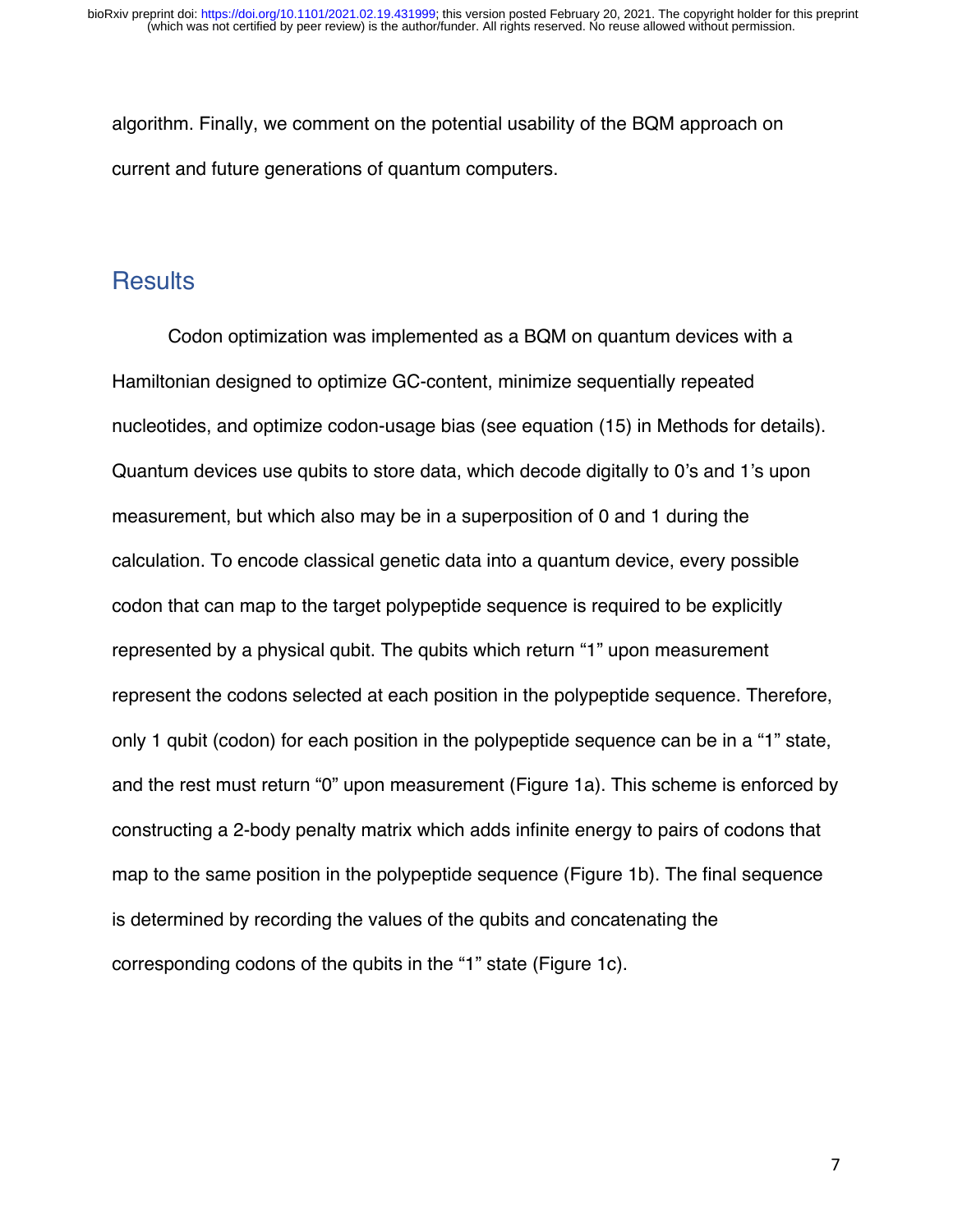(which was not certified by peer review) is the author/funder. All rights reserved. No reuse allowed without permission. bioRxiv preprint doi: [https://doi.org/10.1101/2021.02.19.431999;](https://doi.org/10.1101/2021.02.19.431999) this version posted February 20, 2021. The copyright holder for this preprint



Figure 1. (a) Example mapping of each possible codon for the amino acid Glycine (gray oval labeled "G") to qubits. Gray boxes represent qubits labeled  $q_0...q_3$ , and the codon assigned to each qubit is shown next to the qubit label. (b) A penalty matrix is constructed to add infinite energy to cases where more than one codon is in the "1" state. In this example, qubit  $q_2$  is in the "1" state and the rest are in the "0" state, which returns an energetic penalty equal to 0. (c) Example mapping of codons for protein sequence GSK… to qubits. One codon is selected for each position in the sequence, highlighted in orange.

#### AQC accuracy and quality of scores

The goal of the optimization is to find the combination of codons that minimizes the Hamiltonian (or the objective function for the GA). In theory, AQCs should be able to find the ground state of the input Hamiltonian. However, due to thermal fluctuations and limited quantum processing unit (QPU) time, low energy solutions that are near, but not equal to the ground state are expected. Furthermore, as the size of the problem increases, the probability of annealing to an optimal eigenvalue decreases. See the "BQM challenges and limitations" section in the Supplementary Information for further discussion of technical challenges specific to heavily constrained problems such as codon optimization.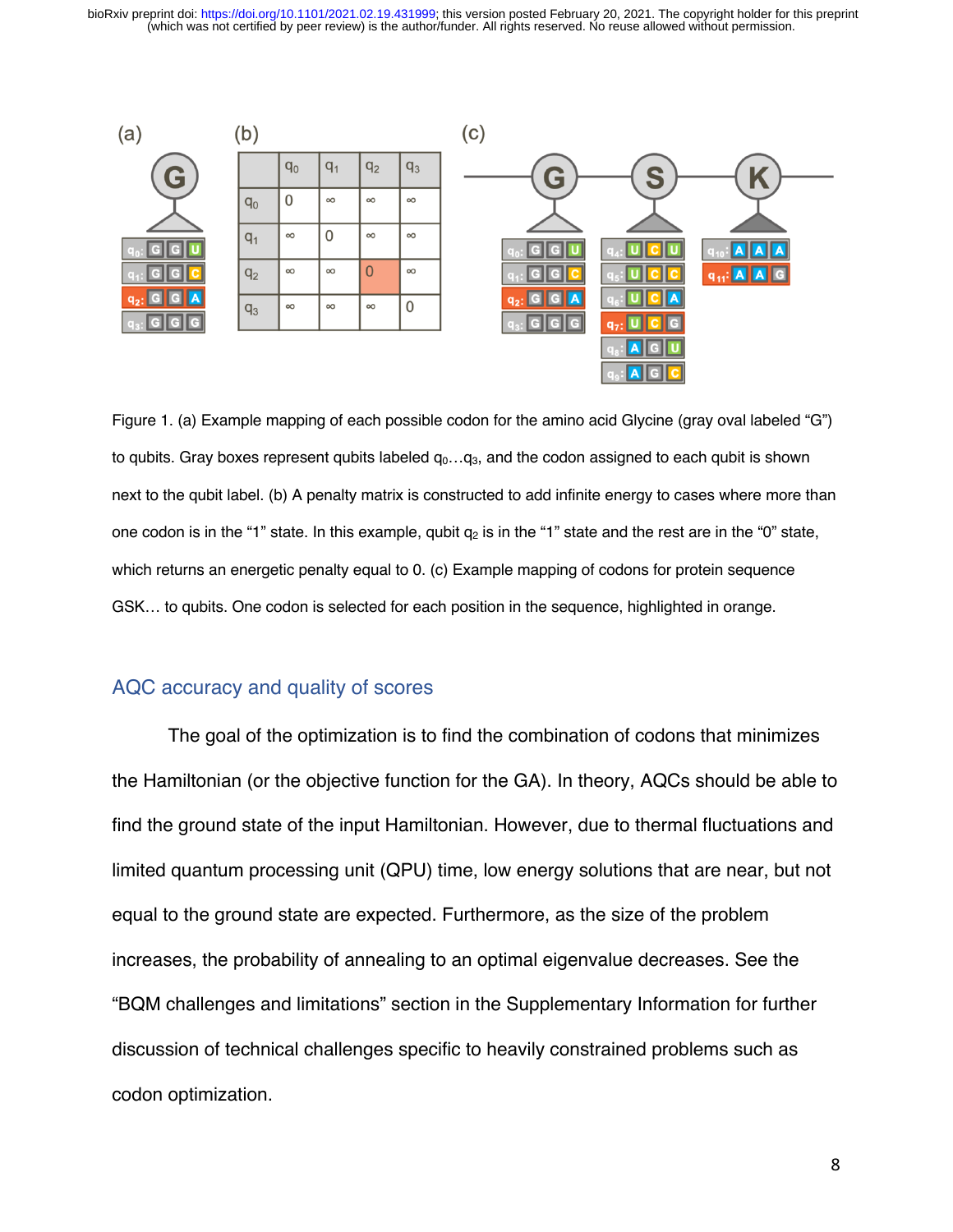While it is not possible to calculate the true ground state for large problems, comparisons can be made to other approximate methods, e.g., GA approaches, to contextualize the results and performance of the AQC approach. Additionally, D-Wave offers hybrid solvers that augment the AQC with classical methods to optimize the results. Direct programming of the AQC yielded excessively noisy results with high variance in the estimation of the ground state. The hybrid solver was thus selected to more reliably optimize the input Hamiltonian.

#### Peptides of length 20

The baseline performance of the AQC implementation of codon optimization was evaluated using 63 peptide fragments of length 20 derived from the human severe acute respiratory syndrome coronavirus 2 (2019-nCoV, SARS-CoV-2) spike glycoprotein sequence (UniProtKB–P0DTC2) and compared with a conventional singlethreaded GA implementation. See the Genetic Algorithm Validation section in the Supplementary Information for performance metrics. The results of running the AQC and the GA 20 times each are reported in Figure 2. There is an approximately linear relationship between the optimization scores, with an average ratio close to 1:1. The minimum eigenvalue identified by the AQC matched the minimum score obtained by the GA to machine precision in 77% of the peptide fragments that were considered. In the remaining cases, the GA identified a lower score than the AQC. The AQC was programmed to run for a total of 6.0 s including preprocessing and communication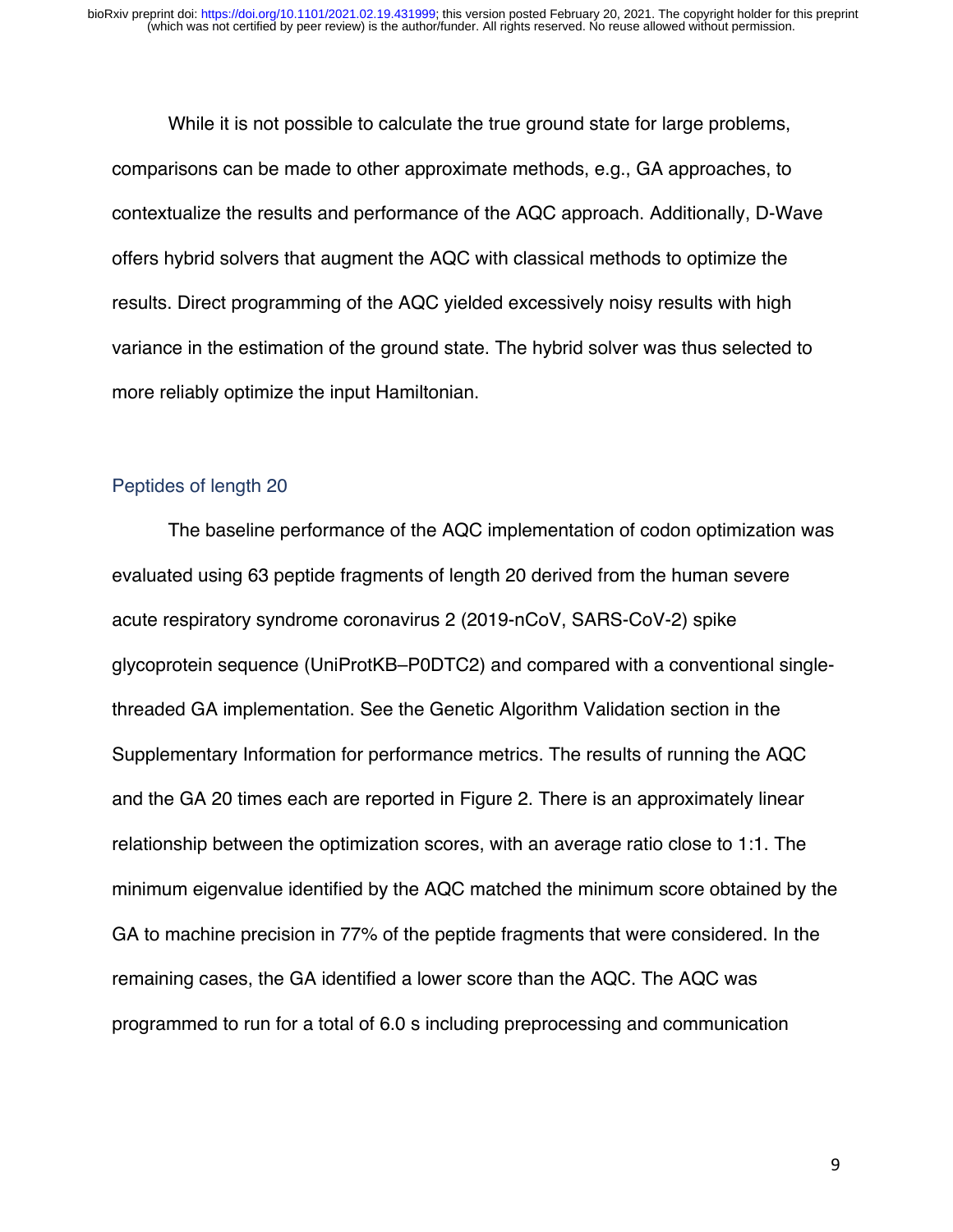between the classical and quantum components. The average execution time for the GA was 1.09 s with a standard deviation of 0.06 s.



Figure 2. Eigenvalues measured by AQC vs GA scores. Lower scores indicate higher probability of expression. Dashed line represents y=x. Error bars represent the standard deviation of 20 trials and are shown in blue.

#### Full-length proteins

The Leap Hybrid solver is capable of solving codon optimization problems expressed as a BQM with up to ~1,000 amino acids. A selection of full-length sequences (see Test Applications in Methods) was run on both the AQC and the GA (Figure 3). Each sequence was allotted 50 s of compute time on the AQC. The GA was run for 6000 generations, determined through testing to be the point at which the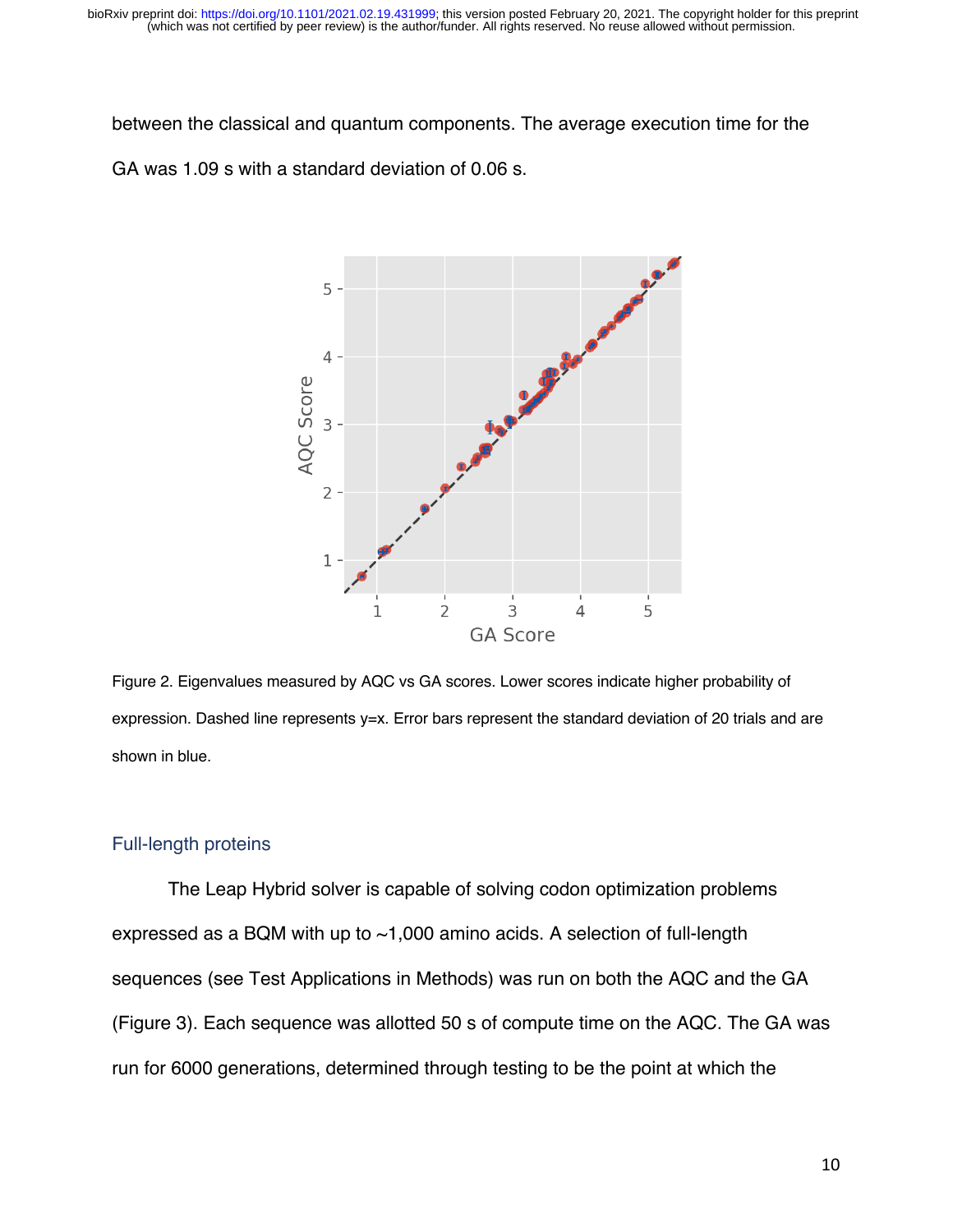systems asymptotically converged to a solution (see Genetic Algorithm Validation in the Supplementary Information). The average execution time for the GA was 10.6 minutes with a standard deviation of 0.9 minutes.



Figure 3. AQC vs GA for 10 full-length proteins. Dashed line represents y=x. Lower scores indicate higher probability of expression. Point labels indicate number of amino acids.

#### Relationship between scoring function and scalability on quantum hardware

The choice of scoring function can have a dramatic impact on the size of the model. For example, the Hamiltonian representing GC-content requires explicit calculation of all off-diagonal elements of the two-body interaction matrix. In other words, all logical qubits must be fully connected. The D-Wave Advantage system is state-of-the-art in terms of number of qubits and connectivity, described by a P<sub>16</sub>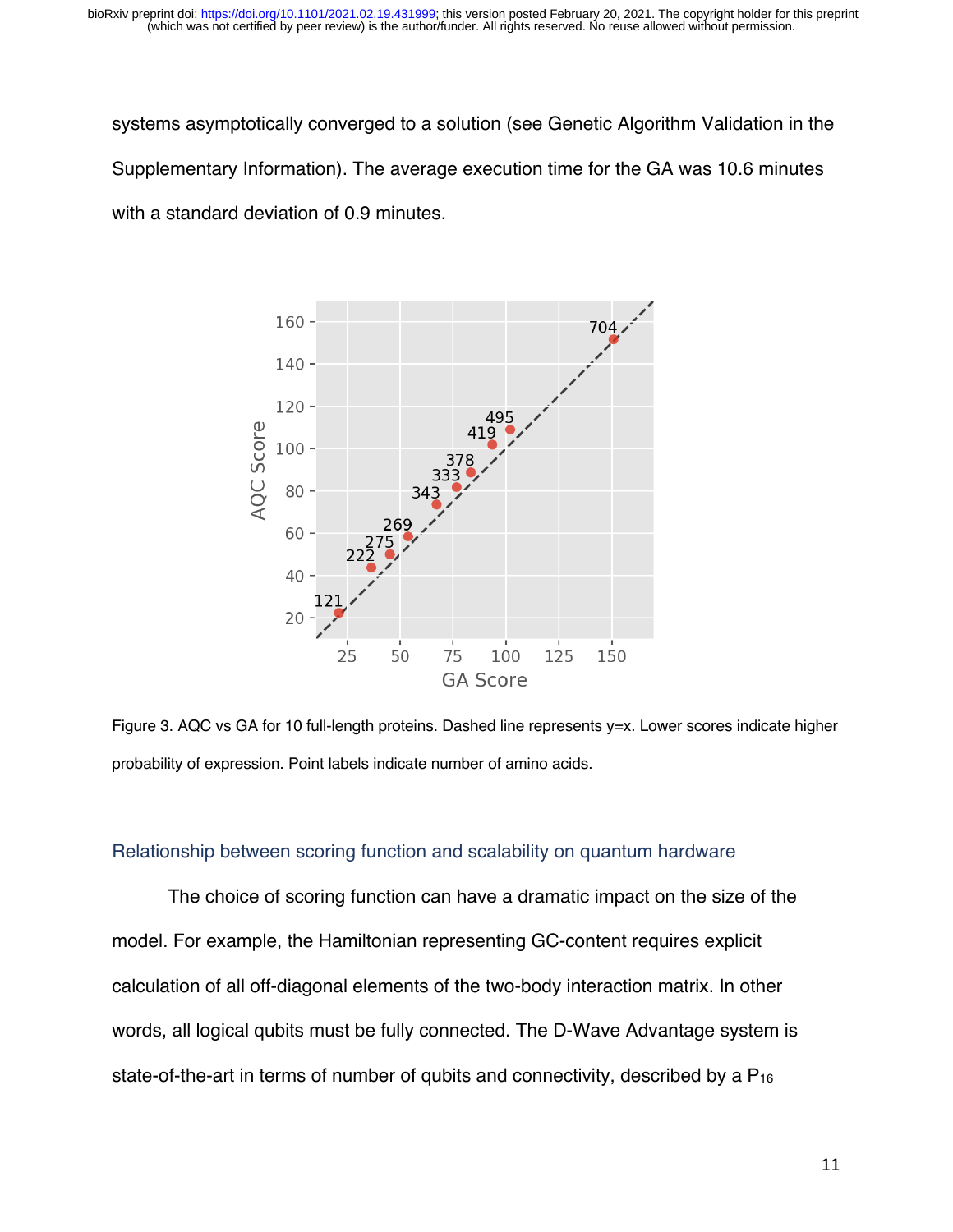Pegasus graph,<sup>42</sup> and the best minor embedding scheme for a fully connected graph of logical qubits was heuristically found to support a maximum of 180 nodes when interfacing directly with the QPU. However, there are two-body Hamiltonians that do not require couplers between all logical qubits. The Hamiltonian penalizing sequentially repeated nucleotides only requires couplers between qubits mapping to neighboring sequence positions. In this case, the task of minor embedding is straightforward and would only require a few additional physical qubits to represent the required logical qubits on the D-Wave Advantage system.

#### Gate-based simulator results

The gate-based approach was simulated using the IBM Qasm noisy simulator, which can simulate up to 24 fully connected qubits. The BQM implementation was identical to the scheme described by the AQC (Figure 1), and the optimization was carried out using QAOA.37 The codon optimization simulation was run on 313 peptides of length four and one peptide of length three, each requiring between 7-24 logical qubits with full connectivity. In the most resource-intensive scenario, there could be four amino acids in a row that each map to six qubits, and the algorithm is tasked with finding the ground state out of  $6^4$  = 1296 possible states using 24 qubits (the maximum supported by the simulator). The task is therefore small enough to compute the exact result with the NumPyMinimumEigensolver exact solver as a comparison to the simulation.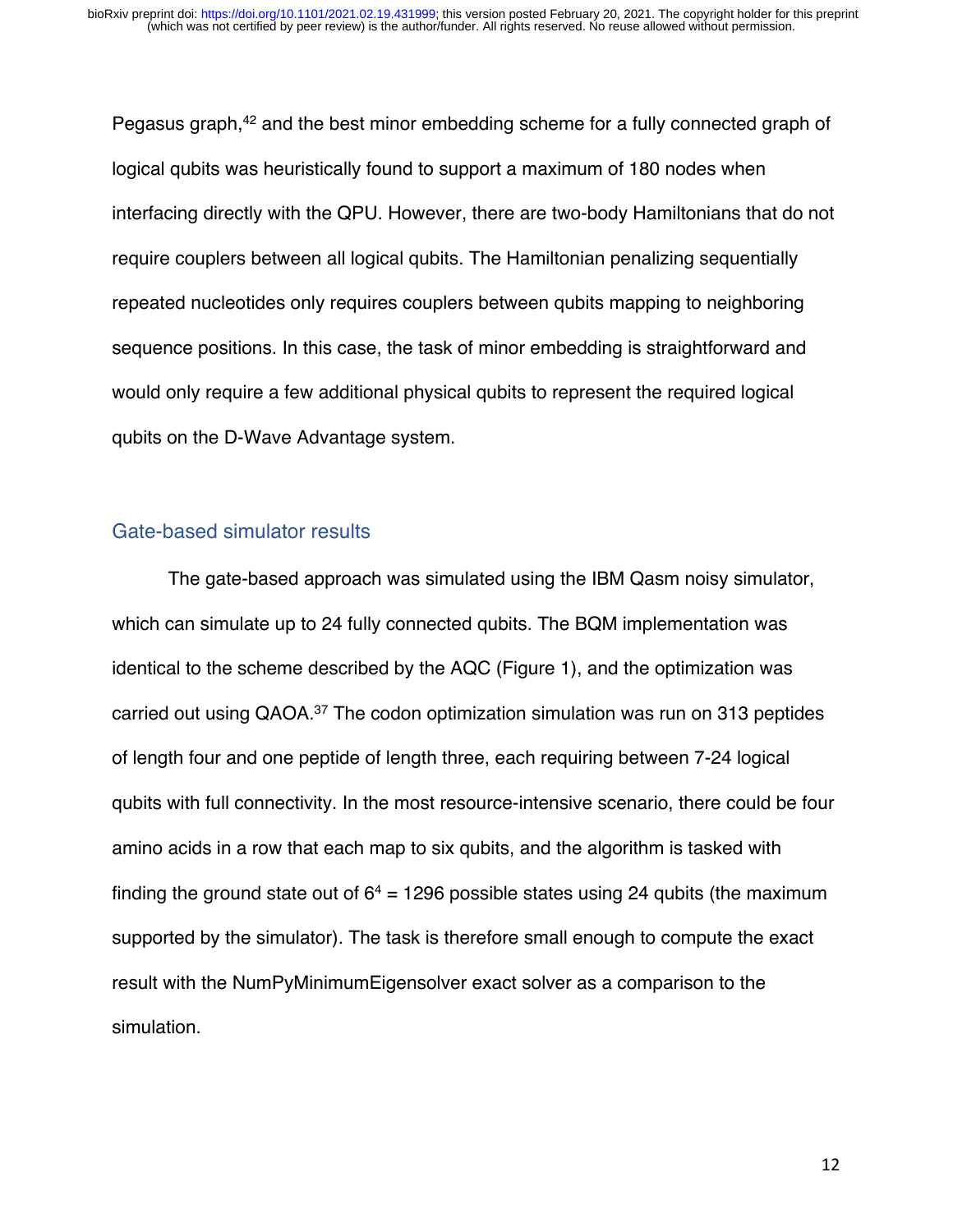The simulated scores vs the exact scores are shown in Figure 4a. The quantum algorithm identified the exact solution for 59 peptides, and overall, 84% of the trials yielded valid results. However, there were 51 cases where the quantum algorithm returned results which had an invalid mapping between codons and qubits. In each of the invalid trials there was at least one amino acid position lacking a selected codon. This type of error was more common in cases where more qubits were required to run the simulation (minimum 16 qubits), and therefore the optimization task was more difficult. The success of the calculation was dependent on the random seed used for the noisy simulator; rerunning trials that failed to return valid results with different random seeds changed the outcome and, in each case, a valid result was eventually found. The instability of the simulation and its dependence on the number of qubits required to run the simulation is an artifact not just of the simulated noise but also an inherent consequence of the variational algorithm employed by the simulator, which is not guaranteed to converge every time. See the "BQM challenges and limitations" section in the Supplementary Information for discussion about the exponentially small subset of valid solutions in the total possible solution space as the number of required qubits is increased. These results imply that it may be impossible to effectively optimize polypeptides of biological relevance on NISQ devices. Further studies are required to determine if this behavior could be improved by making use of alternative variational optimization algorithms or whether fundamental improvements in error correction are needed at the hardware level.

13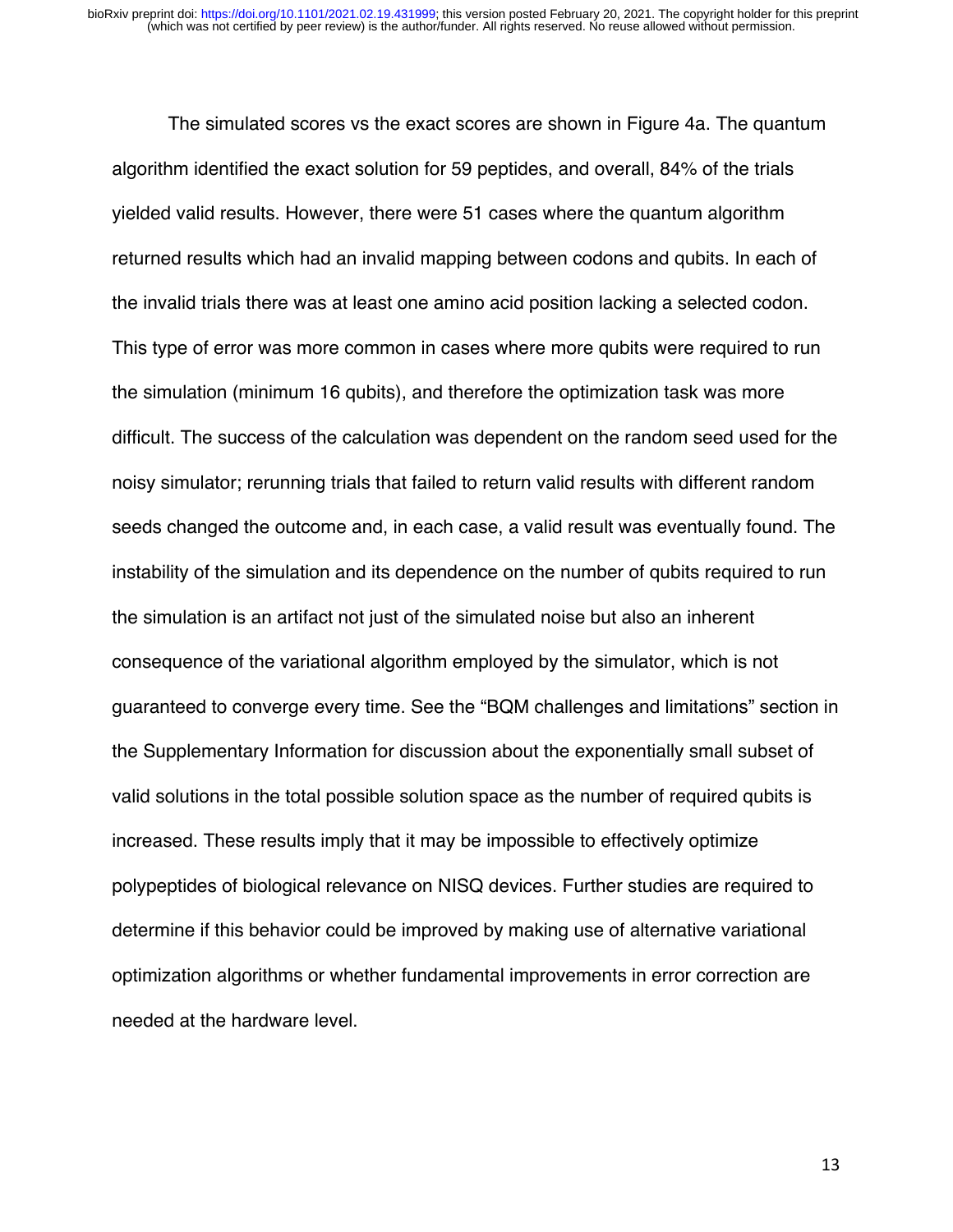(which was not certified by peer review) is the author/funder. All rights reserved. No reuse allowed without permission. bioRxiv preprint doi: [https://doi.org/10.1101/2021.02.19.431999;](https://doi.org/10.1101/2021.02.19.431999) this version posted February 20, 2021. The copyright holder for this preprint



Figure 4. (a) QAOA simulated scores vs exact scores. Each point represents a single run of the simulator for each peptide fragment. Lower scores indicate higher quality results. Trials that returned solutions with invalid mapping between codons and amino acids were excluded. Line of best fit, displayed in blue, shows on average scores from the quantum algorithm are 33% higher than the classical algorithm. (b) Number of qubits required to simulate each of the 313 peptide fragments of length 4.

### **Discussion**

Codon optimization is a classic example of a biological problem with exponential scaling in solution space. While there exist classical machine learning and artificial intelligence methods that improve sampling, quantum technology may offer an alternative or complimentary approach to enhance the ability to identify optimal samples from these distributions. Current generations of quantum hardware are mature enough to test ideas for novel algorithmic approaches to problems in life sciences but are not yet capable of outperforming classical devices. In this study codon optimization is reformulated to be readily implementable on quantum devices and the viability of the method is demonstrated on both adiabatic and gate-based quantum computers.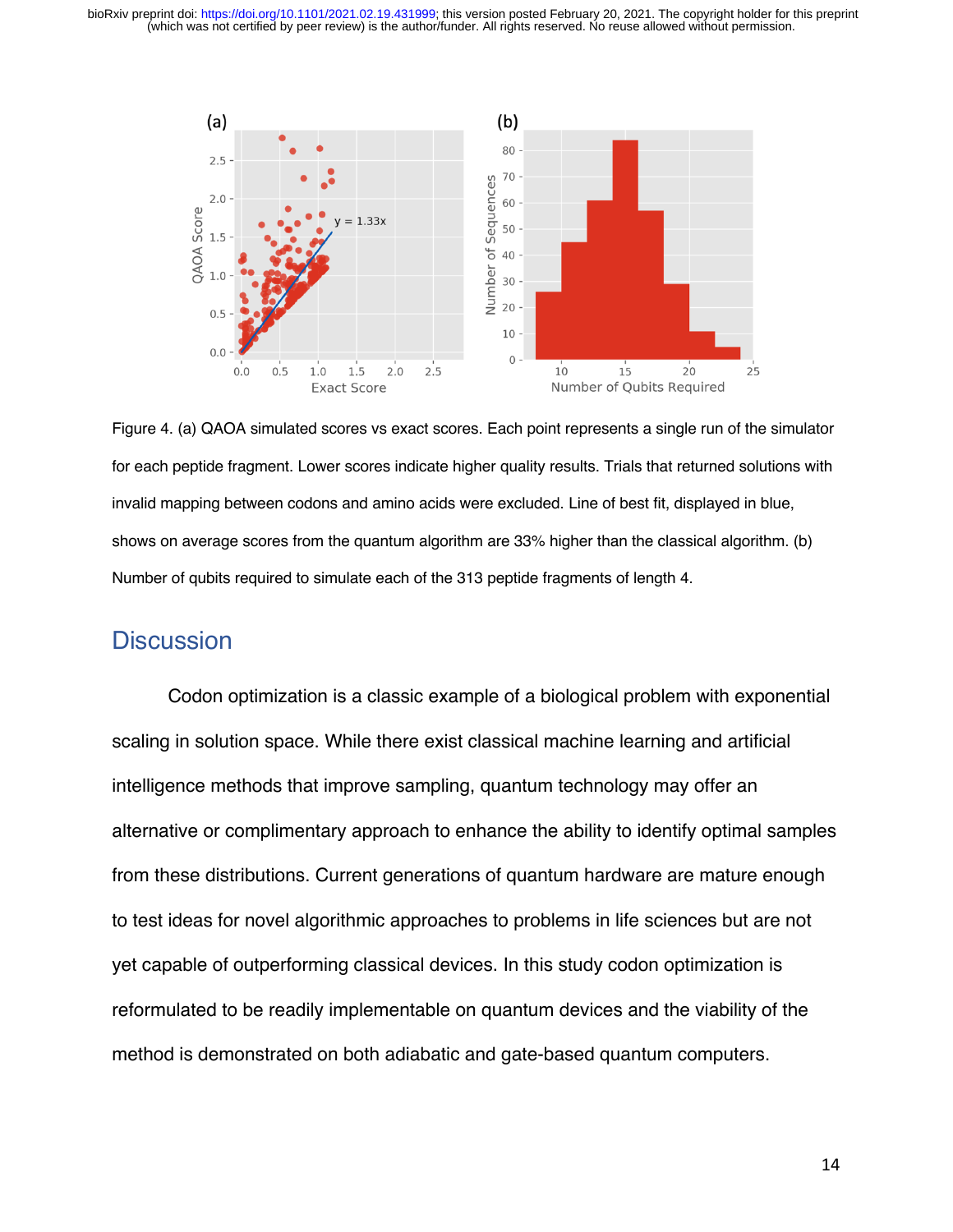The D-Wave Systems Advantage 1.1 system was heuristically determined to be capable of solving codon optimization problems programmed directly into the QPU up to approximately 180 codons with scoring functions requiring all logical qubits to be fully connected, which maps to 30 amino acids in the most resource intensive cases. If a scoring function is selected that does not require full connectivity, such as the Hamiltonian describing repeated nucleotides, then nearly all of the logical qubits could map directly to physical qubits and the system size could theoretically be scaled to accommodate sequences of up to ~1,000 amino acids. There is likely significant room for performance improvements in the quantum, hybrid, and classical methods. As AQC hardware matures it will be possible to address questions of scalability for larger sequences and critically assess the potential for quantum technology to surpass classical techniques.

The IBM Experience provides free access to small quantum devices and noisy simulators. The largest quantum device freely available, Melbourne, contains 15 qubits with 2-3 couplers between them. The BQM presented in this study requires full connectivity between the logical qubits. Melbourne is therefore able to represent a select set of 2-amino acid systems in which each amino acid maps to one or two codons. Meanwhile the IBM Qasm simulator allows up to 24 fully connected simulated qubits, which is generally limited to 4 amino acids. This simulation approach is sufficient to use QAOA to solve small proof of concept problems, but realistically thousands of qubits with high connectivity are required to run biologically relevant sequences. Given IBM's current public Roadmap for Scaling Quantum Technology,40 devices with this

15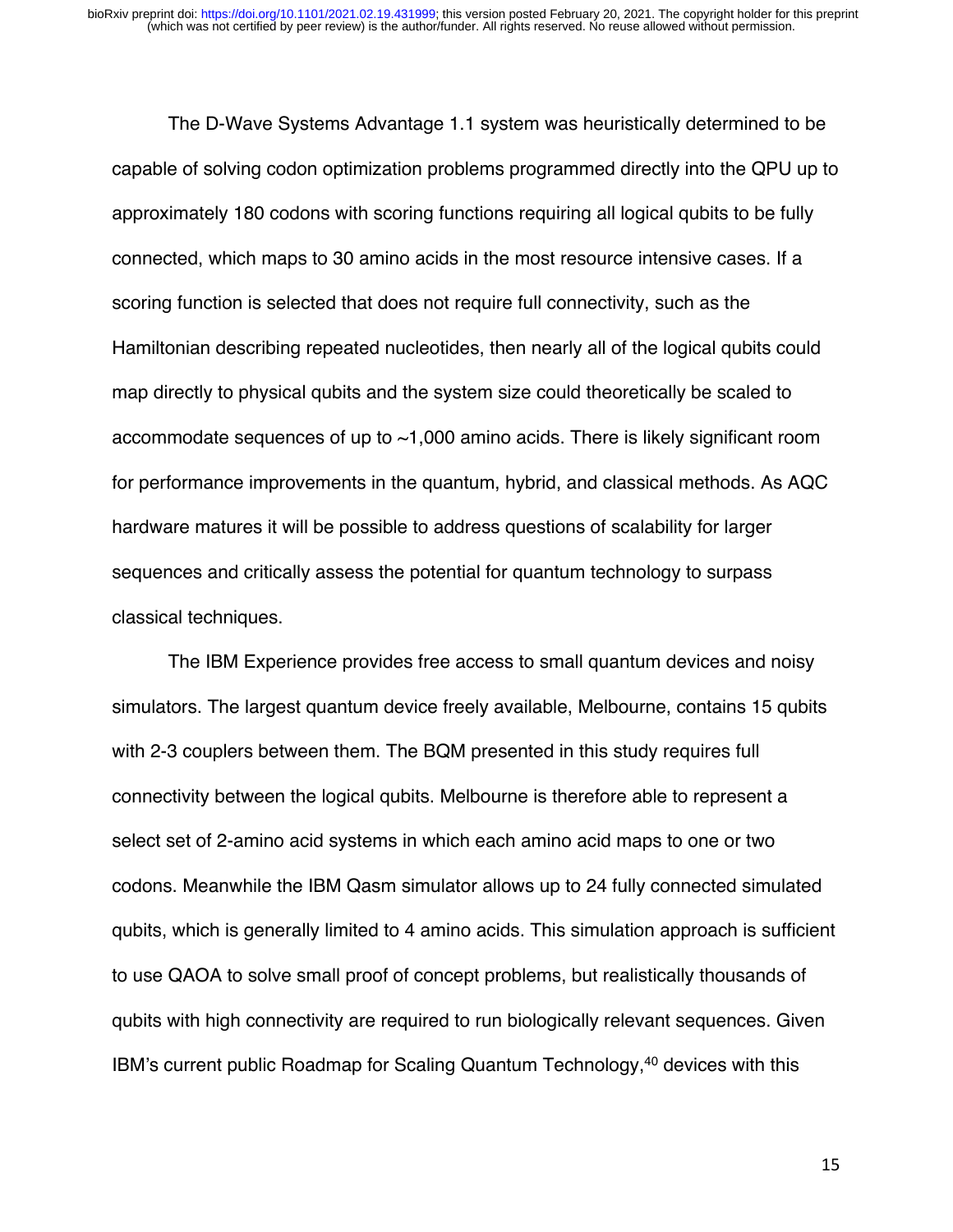capacity are not expected to be available to the public before 2024. Utilizing the simulator, the QAOA algorithm had variable performance, identifying the true ground state solution in nearly 20% of the trials, and failing to identify a valid solution in 16% of the trials. As noted above the success of the calculation was dependent on the random seed used for the noisy simulator; valid results for each failed run can be obtained by rerunning with different random seeds until a valid result is found. Further investigation on physical devices is required to determine the limit of the accuracy and precision of the method.

There is a vast body of literature discussing codon optimization techniques for protein expression. This study contributes to the field by offering a novel approach to sampling the vast solution space with an emerging technology. The considerations that went into the construction of the Hamiltonian were designed to highlight some of the implementational nuances associated with common scoring functions. For example, the expression for measuring optimality of GC-content requires full connectivity between qubits. However, counting repeated nucleotides between neighbors only requires some qubits to be coupled. Codon usage bias can be factored into the Hamiltonian using onebody terms, but one could imagine a more thorough approach which compares the distribution of codons selected in the sequence compared to the reference distribution, which would require two-body terms. Similarly, implementing the popular "one amino" acid-one codon" strategy would require codons from each type of amino acid to be coupled,18,21,43 adding many two-body terms but not as many as optimization of GC-

16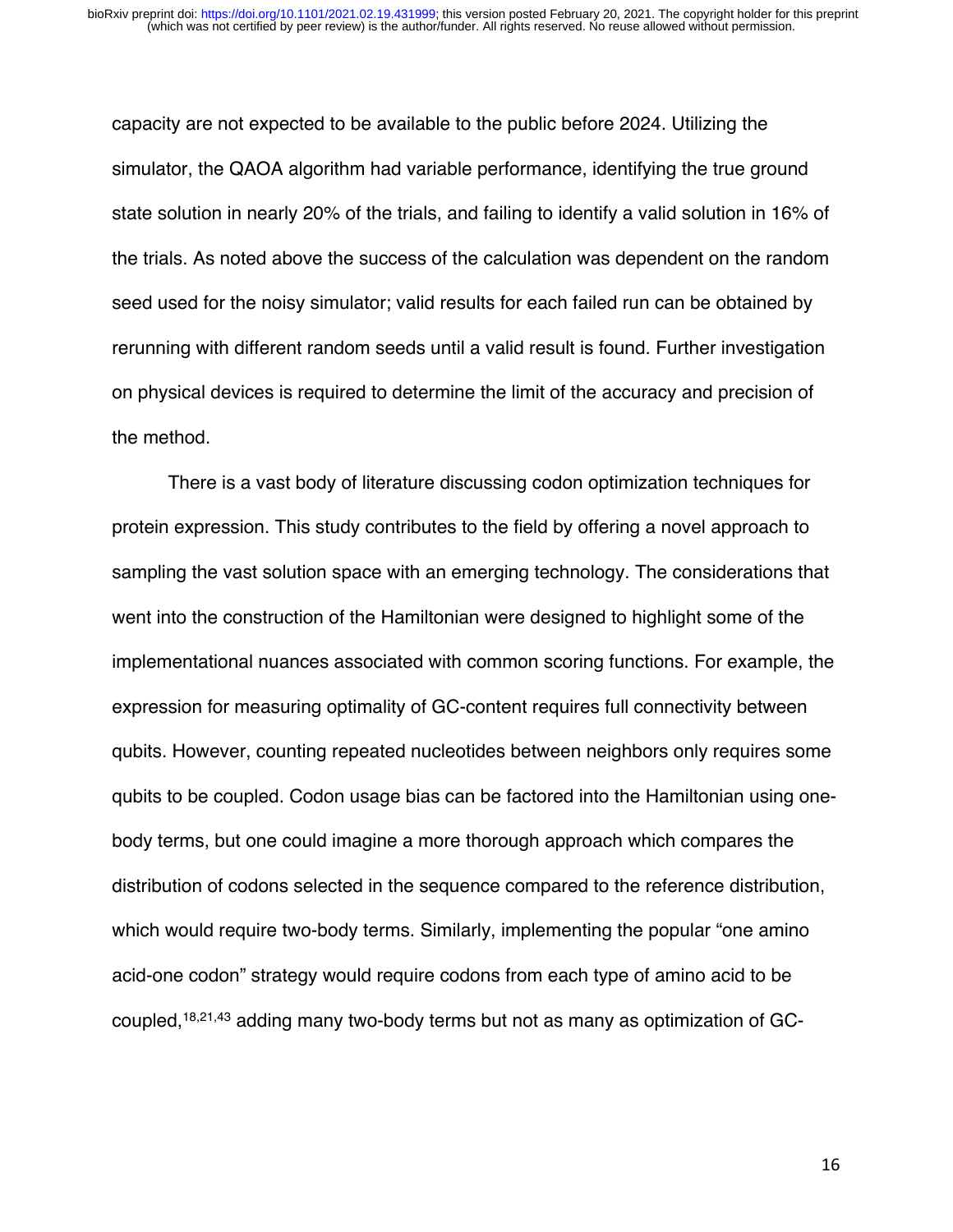content. Thus, the particular Hamiltonian studied here serves as a demonstration of the efficacy of the method at evaluating a realistically complicated objective function.

Further studies are required to evaluate these samples beyond simple numerical scores to determine the value this approach could add to the field of protein expression using future generations of quantum hardware. Current quantum hardware is subject to high levels of noise and is therefore not competitive with classical techniques in most practical applications. However, quantum hardware and techniques are advancing exponentially in terms of both scale and tolerance to noise. This rapid advancement coupled with the expectation that scaling with problem size is significantly reduced on quantum hardware compared with classical methods implies that future quantum approaches could provide a significant performance advantage for optimization of NP problems in life sciences.

### **Methods**

#### Codon optimization algorithm

Classical scoring functions can be reinterpreted as a Hamiltonian by separating one- and two-body interaction terms. There is considerable research and ongoing debate of the proper way to score nucleotide sequences for expression,5,8,18–21,24–27,43,10– <sup>17</sup> as well as arguments against the use of codon optimization in some cases.<sup>5</sup> The purpose of this study is not to contribute to the discussion of whether or not codon optimization is an appropriate tool for any given context or the optimal way in which it should be performed but rather to investigate a novel method of sampling the vast solution space. The optimization task is therefore restricted to three considerations that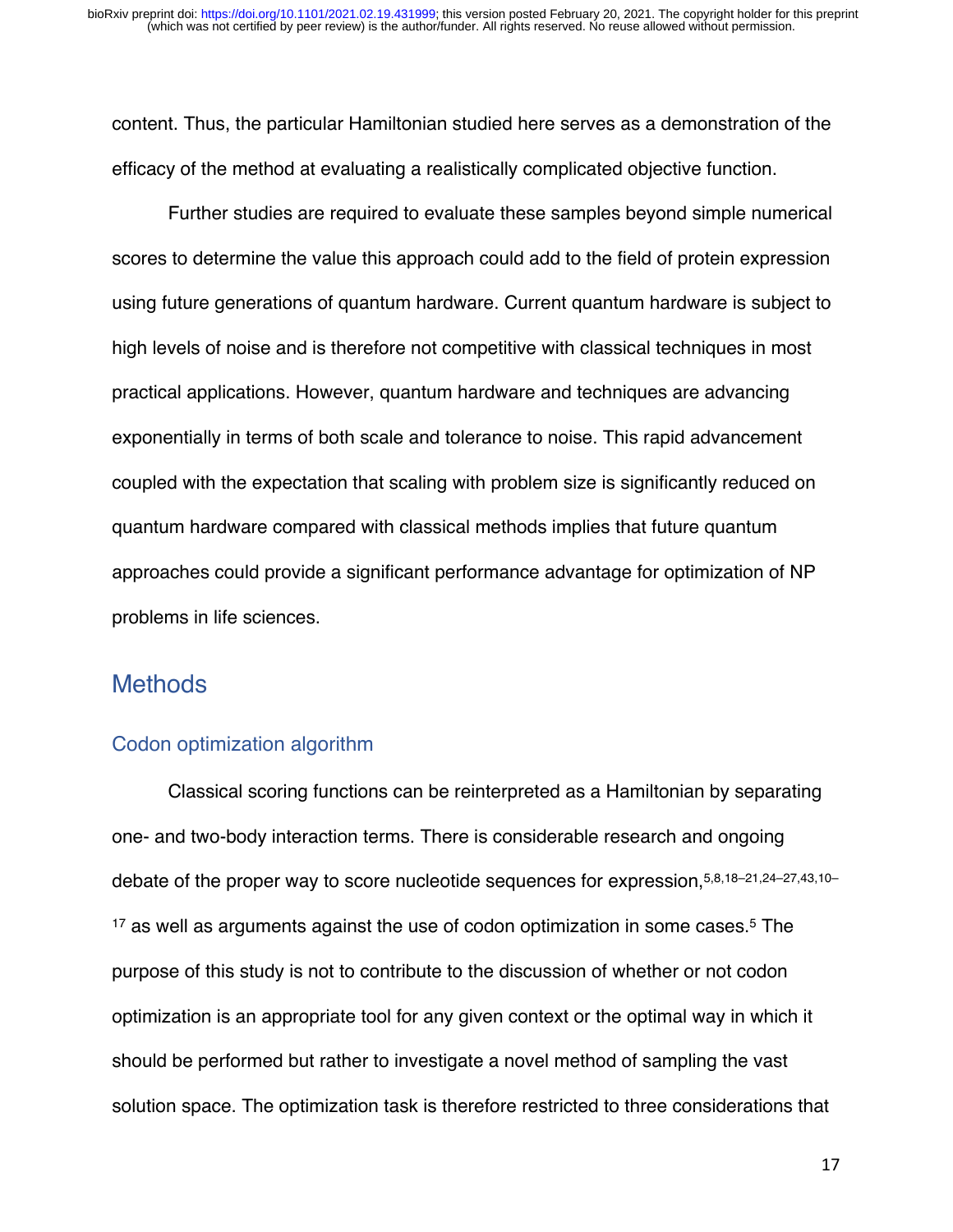capture simple countable properties from the sequences themselves. This includes discussion of how to formulate energetic terms in the Hamiltonian that serve to minimize:

- 1. Codon usage bias.
- 2. The difference between GC-content and a target value.
- 3. The number of sequentially repeated nucleotides.

Energetic terms can be combined into one Hamiltonian or used on their own, just like a scoring function in a GA. Furthermore, the Hamiltonian could be extended using any type of scoring function that can be broken down into one- and two- body interaction terms. The following sections outline the mathematical representations of these optimization tasks and show how they naturally map to a Hamiltonian with a form compatible with a BQM.

Two additional constraints are imposed to add energetic penalties to combinations of codons that do not translate to the query sequence. The first constraint adds a small linear shift to the one-body term of each qubit. Shifting the potentials increases the energetic favorability of including more codons in the sequence. Similarly, the other constraint adds a significant energetic penalty to codons mapping to the same position in the amino acid sequence. The combination of these two potentials optimizes the energetic score of valid combinations of codons compared to invalid combinations.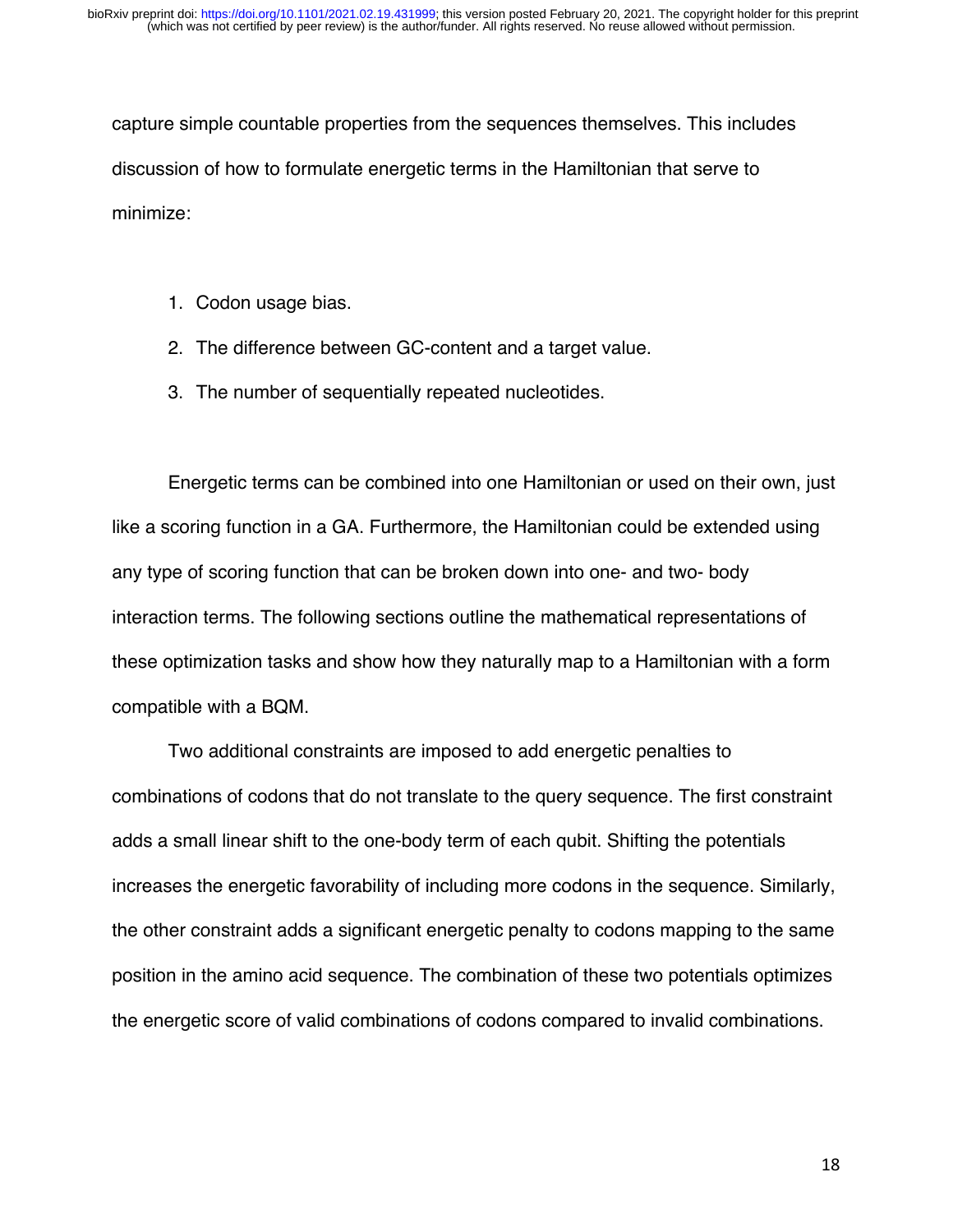#### Incorporating codon usage bias

Codon usage frequency varies by host system.<sup>44</sup> Therefore, the scoring function is tailored to match the expression system. For this study, codon usage frequencies for e. coli are imported from the python-codon-tables 0.1.10 library. <sup>45</sup> Let *Ci* represent the frequency of finding codon *C* at position *i*. The potential is thus designed to return a large penalty for rare codons (where *Ci* is small) and incur a negligible penalty for codons readily available to the system (where *Ci* is large). One such function is the log of the inverse multiplied by -1. This function yields the desired behavior of adding large penalties to rare codons and adding small penalties to accessible codons. However, the function is undefined at  $C_i = 0$ . If a host system truly does not have access to a given codon, then any sequence containing the codon is not expressible, and the probability of expression would be zero. However, the scoring function must be restricted to finite decimal values, so an infinitesimal value, ε*f*, is added to the denominator to avoid undefined values. For a system containing *N* possible codons, the Hamiltonian is given by:

$$
\mathcal{H}_f = -c_f \sum_{i}^{N} \log \left[ \frac{1}{C_i + \varepsilon_f} \right] q_i = c_f \sum_{i}^{N} \varsigma_i q_i \quad (2),
$$

where *cf* is a tunable constant, *qi* ∈ {0,1} is the value of the qubit, and **ζ** is a vector containing the values of the log inverse codon usage frequencies. Given the binary *qi* values, the Hamiltonian only penalizes codons that are "selected", represented by qubits with value  $q_i = 1$ .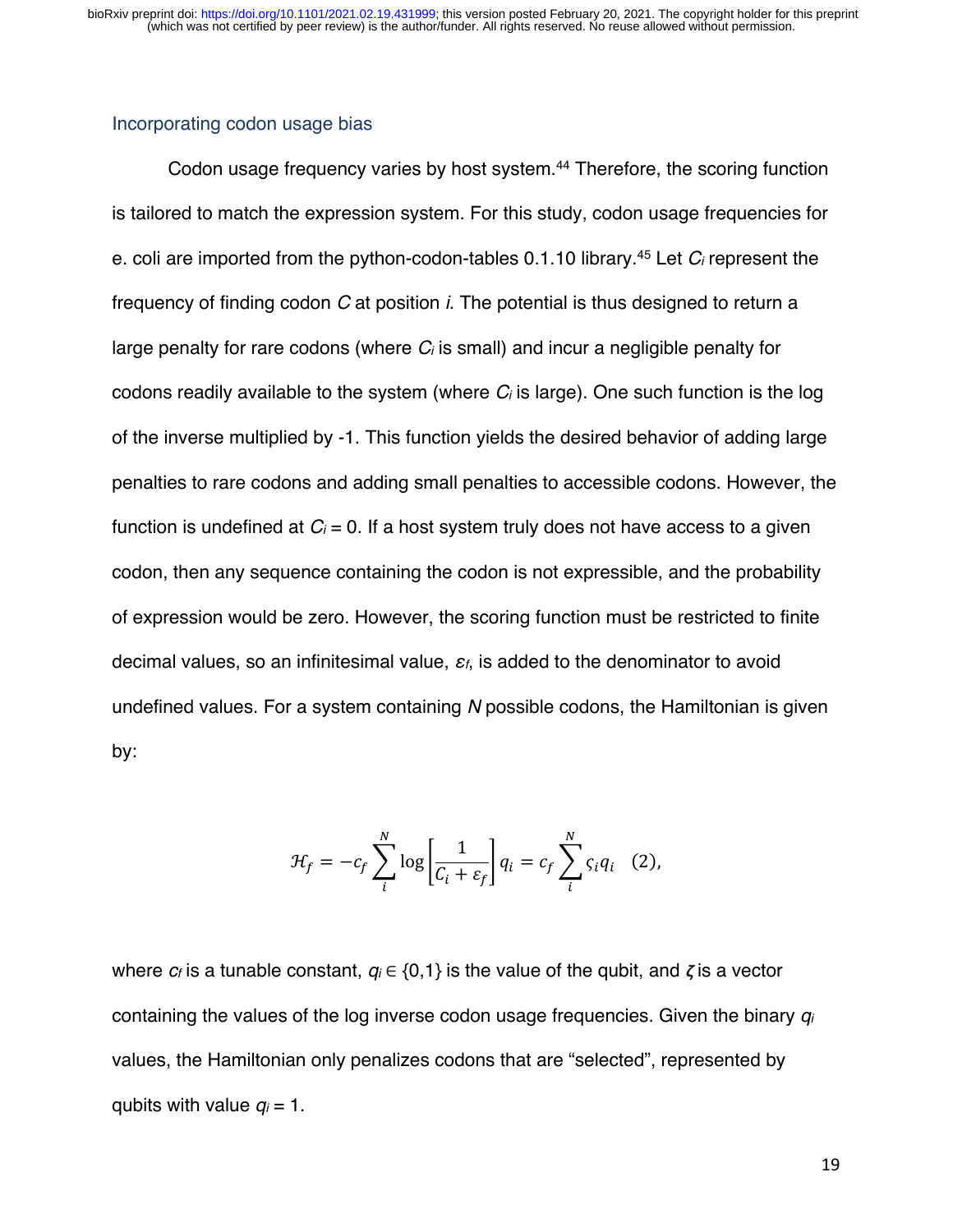#### Optimize target GC concentration

To optimize the GC concentration of a nucleotide sequence,  $\rho_{GC}$ , a cost function ∆ must be introduced to minimize the difference between r*GC* and the target GC concentration,  $\rho$ <sub>*T*</sub>. The simplest objective function satisfying this constraint is a quadratic function,

$$
\Delta = c_{GC} (\rho_{GC} - \rho_T)^2, \quad (3)
$$

where *c<sub>GC</sub>* is a tunable constant. The GC content is calculated by summing the number of G's and C's in the sequence of length *N* and normalizing by the number of nucleotides in the sequence

$$
\rho_{GC} = \frac{1}{N} \sum_{i}^{N} s_i q_i \quad (4),
$$

where *si* is an integer representing the number of G's and C's in codon *i*, and *qi* represents the value of qubit *i*. By expanding equation (3), a form similar to a Binary Quadratic Model (BQM) formulation becomes apparent:

$$
\mathcal{H}_{GC} \propto (\rho_{GC} - \rho_T)^2 = \frac{1}{N^2} \sum_{i}^{N} \sum_{j}^{N} (s \otimes s)_{ij} q_i q_j - \frac{2\rho_T}{N} \sum_{i}^{N} s_i q_i + \rho_T^2
$$
 (5)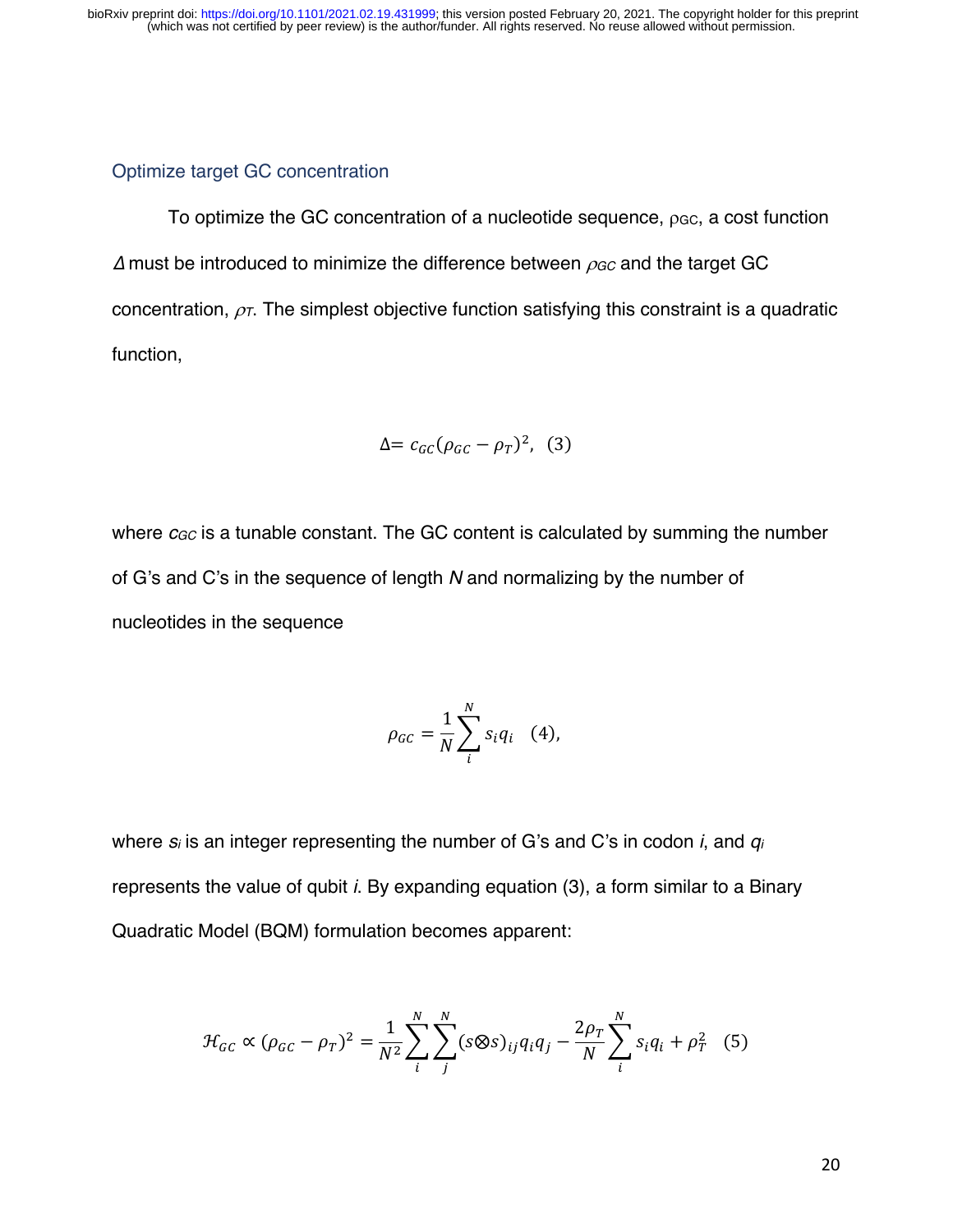The matrix represented in the double sum needs to be restricted to a sum over the upper triangular elements, consistent with equation (1). By decomposing the sum into the trace and a term that sums the contributions of the off-diagonal elements, the sum can be restricted to the upper triangular elements. The trace requires a single summation over  $s^2$ . Since qubits map to binary values, they are idempotent with themselves and therefore  $q_i^2 = q_i$ .

$$
Tr\left[\sum_{i}^{N}\sum_{j}^{N}(s\otimes s)_{ij}q_{i}q_{j}\right]=\sum_{i}^{N}s_{i}^{2}q_{i}\quad(6)
$$

Since the matrix is symmetric, all off-diagonal terms are accounted for in a upper triangular form by multiplying by 2. Thus,

$$
\mathcal{H}_{GC} = \frac{2c_{GC}}{N^2} \sum_{i}^{N} \sum_{j < i}^{N} s_i s_j q_i q_j + \frac{c_{GC}}{N^2} \sum_{i}^{N} s_i^2 q_i - \frac{2\rho_T c_{GC}}{N} \sum_{i}^{N} s_i q_i + c_{GC} \rho_T^2 \tag{7}
$$

recapitulates the quadratic cost function (equation (3)) in a form consistent with a BQM (equation (1)). See the GC-Content Derivation section in the Supplementary Information for a full derivation.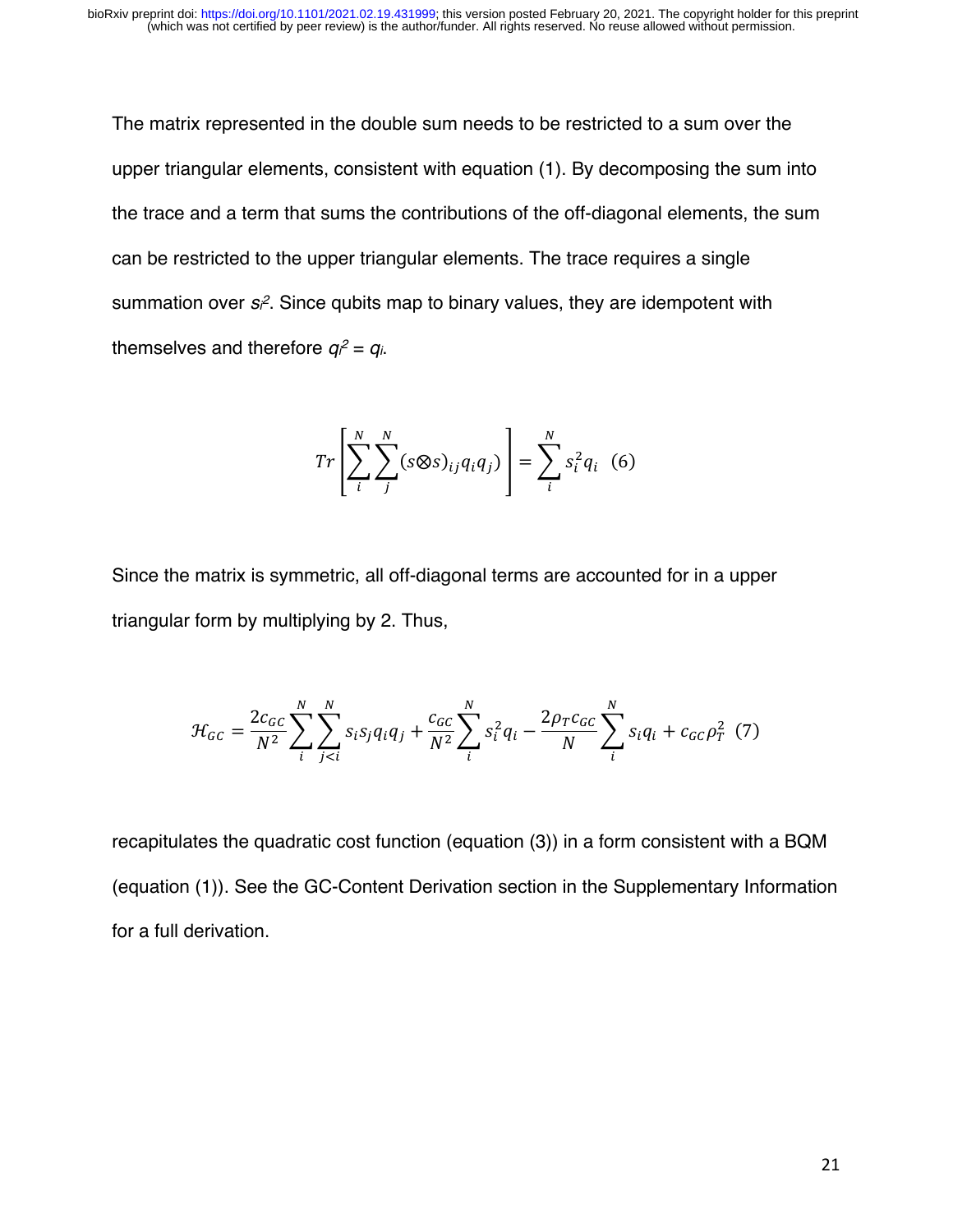#### Minimize sequentially repeated nucleotides

To minimize the number of repeated nucleotides in a sequence, all codons mapping to sequential positions in the amino acid sequence are compared. Let *r(Ci, Cj)* represent a quadratic function that returns the maximum number of repeated sequential nucleotides between codons *Ci* and *Cj*, shifted to the origin for null cases by subtracting one. For example,

> $r(ATA, TCG) = 1^2 - 1 = 0$  $r(ATA, ACG) = 2<sup>2</sup> - 1 = 3$  $r(CGG, GGG) = 5^2 - 1 = 24$

Repeated nucleotide penalties are stored in a matrix *R*,

$$
R_{ij} = r(C_i, C_j) \delta_{ij} \quad (8),
$$

where the delta-function returns 1 if the codons map to sequential positions and 0 otherwise.

$$
\delta_{ij} = \begin{cases} 1 \text{ if } i \text{ and } j \text{ map to sequential} \\ \text{positions in sequence} \\ 0 \text{ otherwise} \end{cases} \tag{9}
$$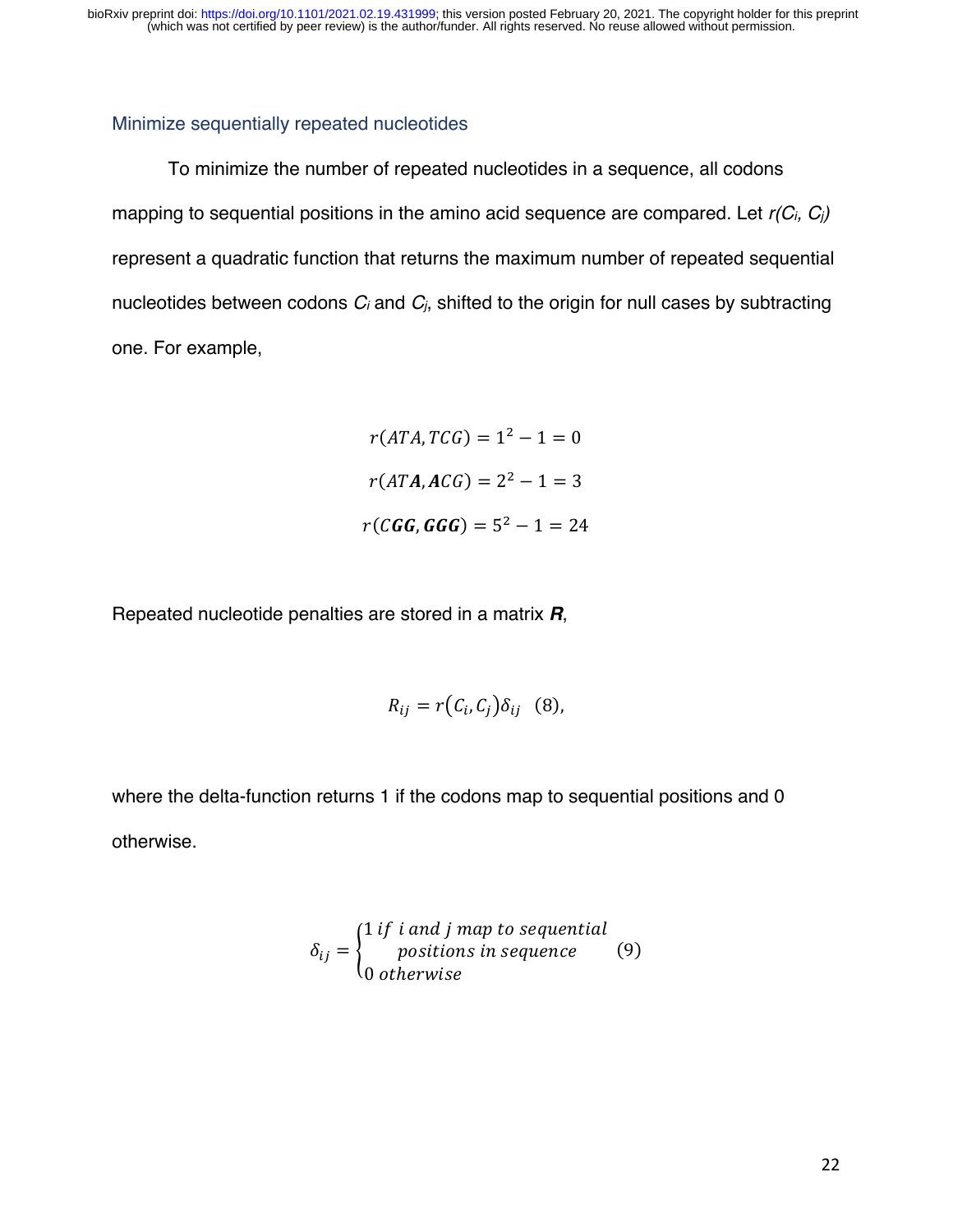Supplementary Figure S1 shows the result of applying this function to the system in Figure 1. The total repeated nucleotide penalty for a given nucleotide sequence is given by

$$
\mathcal{H}_R = \sum_i^N \sum_j^N R_{ij} q_i q_j \quad (10).
$$

Matrix *R* is upper triangular, so the pairwise sum can be restricted to upper triangular elements without changing the result, making it compatible with the BQM model (equation (1)). A tunable constant,  $c_R$ , is introduced to weight the contribution in the Hamiltonian, resulting in the form:

$$
\mathcal{H}_R = c_R \sum_{i}^{N} \sum_{j < i}^{N} r\bigl(c_i, c_j\bigr) \delta_{ij} q_i q_j \quad (11).
$$

#### Additional constraints to the Hamiltonian

The energetic terms described above are designed to add penalties to particular sequence properties. The ground state energy of this type of objective function is zero since introducing codons increases the score. To counteract this tendency, a constant factor, ε, is subtracted from the one-body term of each codon, thereby increasing the energetic favorability of introducing codons to the system. The absolute value of the constant must exceed the largest value in the one-body vector *h* (equation (1)).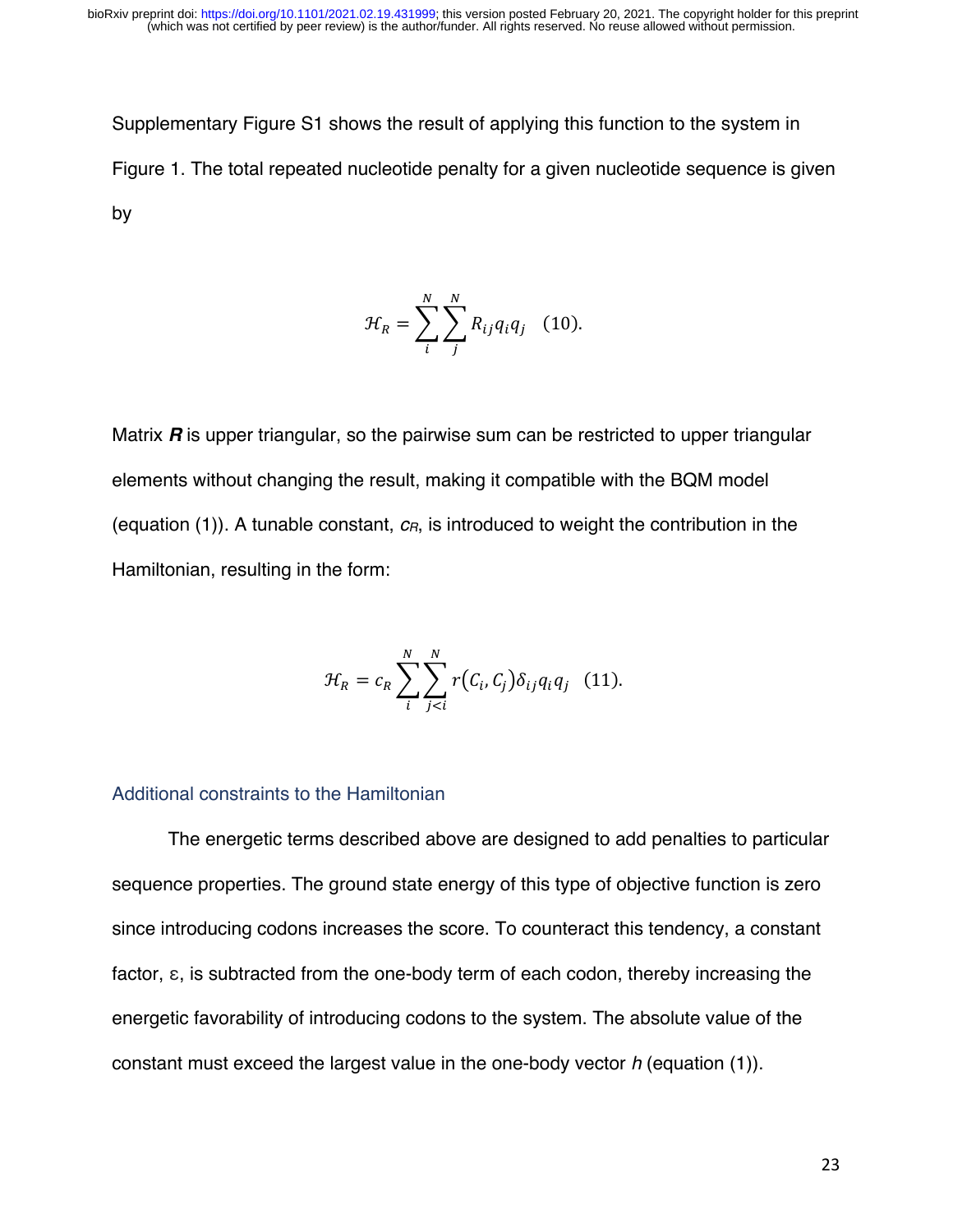To negate the possibility of assigning more than one codon to a given position, a site-specific delta-function is introduced that applies an effectively infinite penalty to pairs of codons assigned to the same position.

$$
\delta'_{ij} = \begin{cases} \n\infty \text{ if } i \text{ and } j \text{ map to same} \\ \n\text{ position in sequence} \\ \n0 \text{ otherwise} \n\end{cases} \tag{12}
$$

Supplementary Figure S2 shows the result of applying equation (12) to the example system referenced in Figure 1. For a system with *N* possible codons, the Hamiltonian is modified by adding the following terms:

$$
\mathcal{H}_P = -\sum_{i}^{N} \varepsilon + \sum_{i}^{N} \sum_{j
$$

#### Implementation of objective function

The Hamiltonian representing the total "energy" of a nucleotide sequence is computed by summing the contributions of the expressions defined in the previous sections.

$$
\mathcal{H} = \mathcal{H}_f + \mathcal{H}_{GC} + \mathcal{H}_R + \mathcal{H}_P \quad (14).
$$

Expanding and rearranging the terms gives the form in equation (15):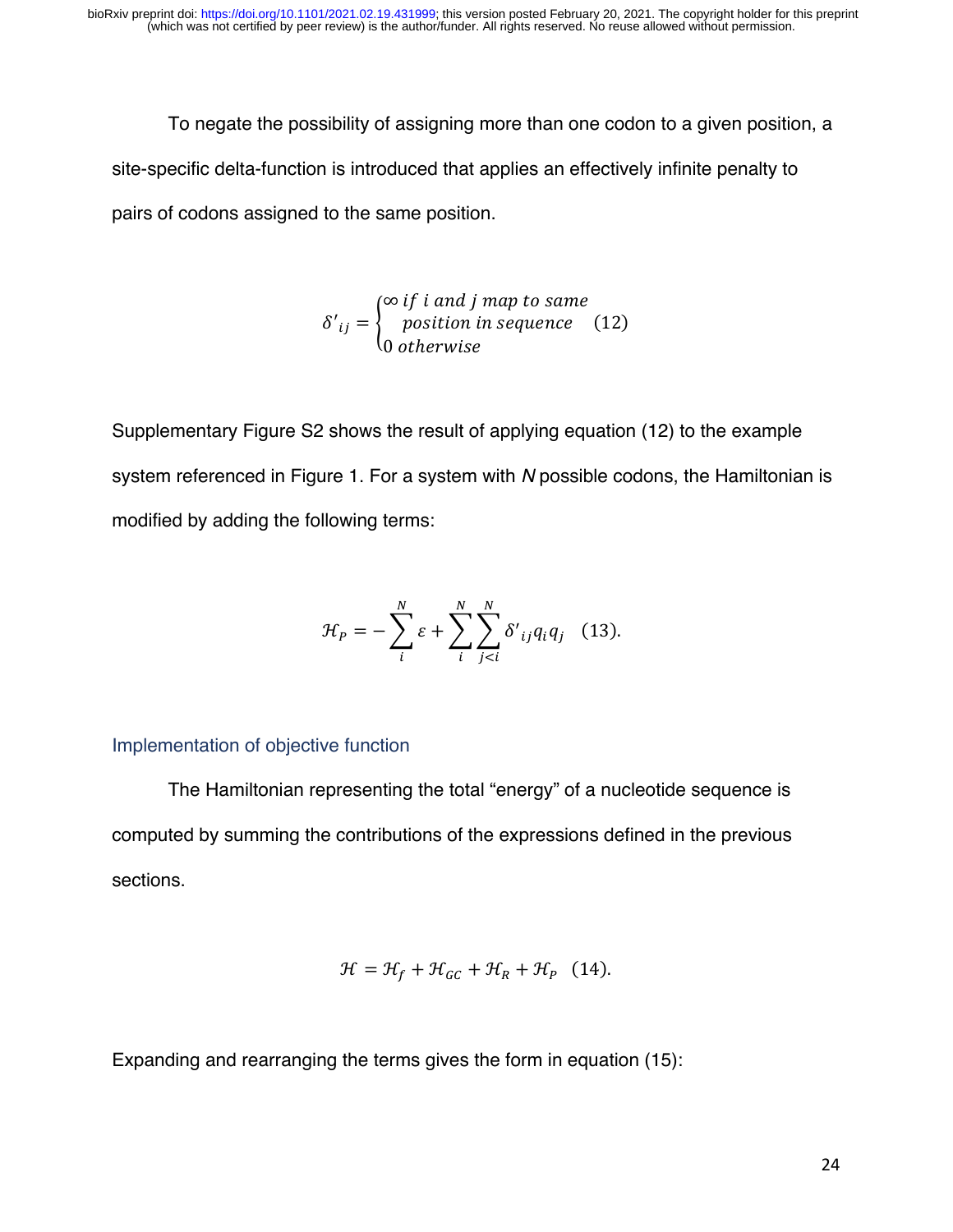$$
\mathcal{H} = \sum_{i}^{N} [c_f \zeta_i - \frac{2\rho_T c_{GC}}{N} s_i + \frac{c_{GC}}{N^2} s_i^2 - \varepsilon] q_i
$$
  
+ 
$$
\sum_{i}^{N} \sum_{j < i}^{N} \left[ \frac{2c_{GC}}{N^2} \sigma_{ij} + c_R r(C_i, C_j) \delta_{ij} + \delta'_{ij} \right] q_i q_j + c_{GC} \rho_T^2 \tag{15}.
$$

This form is consistent with the BQM formalism (equation (1)) and can be directly implemented into BQM frameworks.

#### Algorithm implementations

The current approach to performing calculations on quantum devices requires the interaction terms to be precomputed on classical devices and read into the quantum devices via specialized APIs. The one- and two-body interaction terms from equation (15) were precomputed in python 3.7 using standard libraries and numpy<sup>46</sup> arrays. The numpy arrays were converted to dictionaries in accordance with the expected input for the quantum device libraries.

The execution of the BQM was carried out using libraries described in the following sections. Each calculation was run 20 times for small peptide fragments (<100 residues), and full-length proteins were only run one time due to QPU resource constraints. Table 1 provides the values of the constants used in the objective function. The eigenstate returned by the quantum devices was converted back to a nucleotide sequence and translated to a polypeptide sequence to verify the validity of the result. Furthermore, the nucleotide sequence was scored using the classical scoring function used by the GA, and the result was compared to the eigenvalue returned by the quantum devices. Eigenvalues and classical scores agreed to 8 decimal places.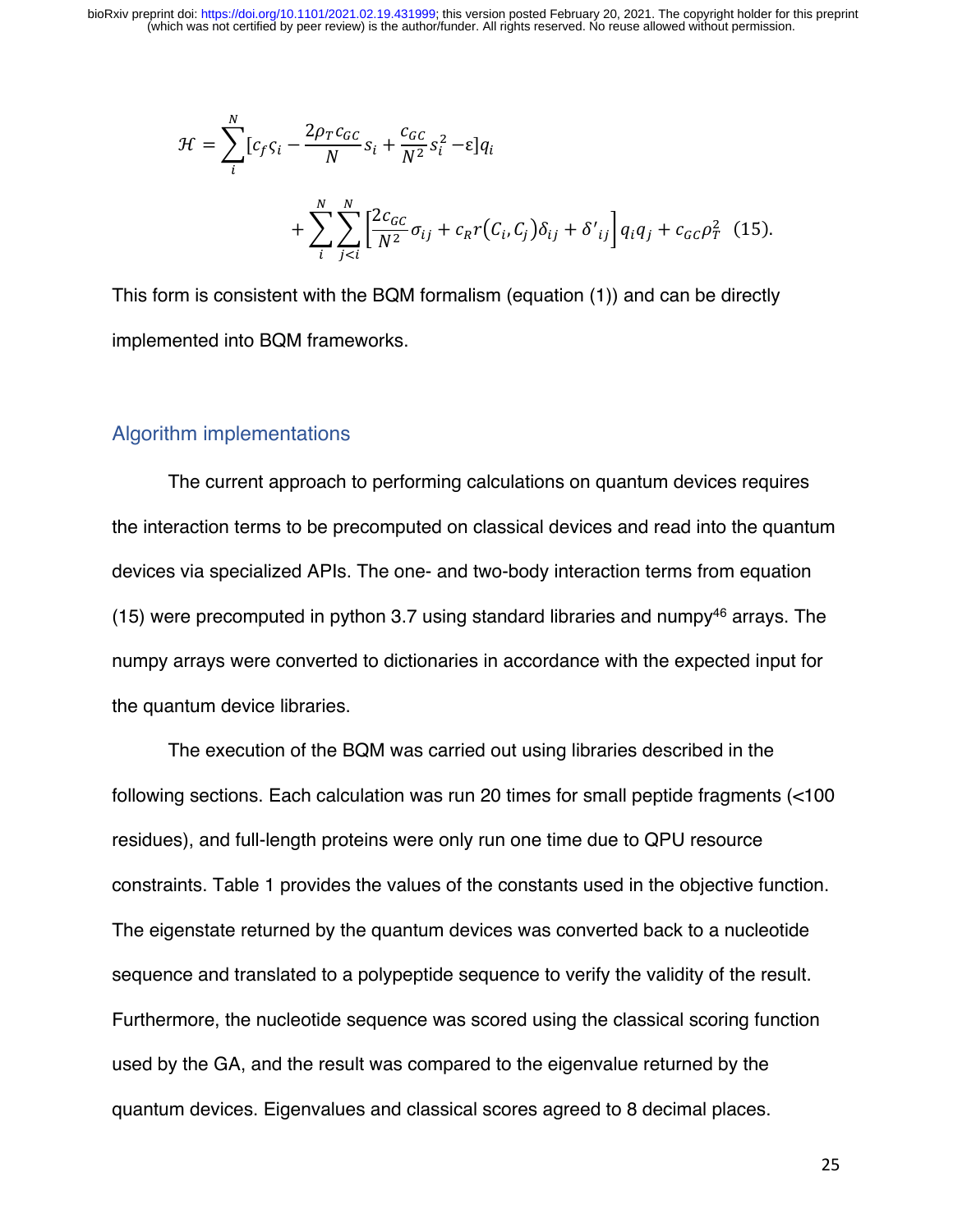#### D-Wave Advantage 1.1

The codon optimization BQM was implemented on the D-Wave Advantage System 1.1 utilizing the Leap Hybrid Solver<sup>1</sup>. This adiabatic quantum device contains more than 5,000 superconducting qubits. Each qubit is connected to 15 others described by a Pegasus  $P_{16}$  graph.<sup>42</sup> The Advantage system was accessed through the D-Wave Leap web interface, which serves as an access point to QPU hardware as well as an integrated developer environment with built-in support for the full D-Wave API.

The program was constructed and executed using python libraries provided by D-Wave systems. The BinaryQuadraticModel class in the dimod 0.9.10 python library was used to construct the model from the classically prepared data and convert it to a data structure compatible with the quantum device. The one- and two-body interaction terms were precomputed, stored in numpy arrays, and passed into the BinaryQuadraticModel instance along with an offset of 0.0 and the dimod.BINARY representation. The model was executed using the LeapHybridSampler classes in the dwave.system python library. The solver was allotted 6 s of execution time for small cases (< 100 qubits) and 50 s for larger cases (> 100 qubits). The eigenstate with the lowest associated eigenvalue was chosen to represent the result of the simulation.

<sup>&</sup>lt;sup>1</sup> https://www.dwavesys.com/sites/default/files/Advantage\_Datasheet\_v9\_0.pdf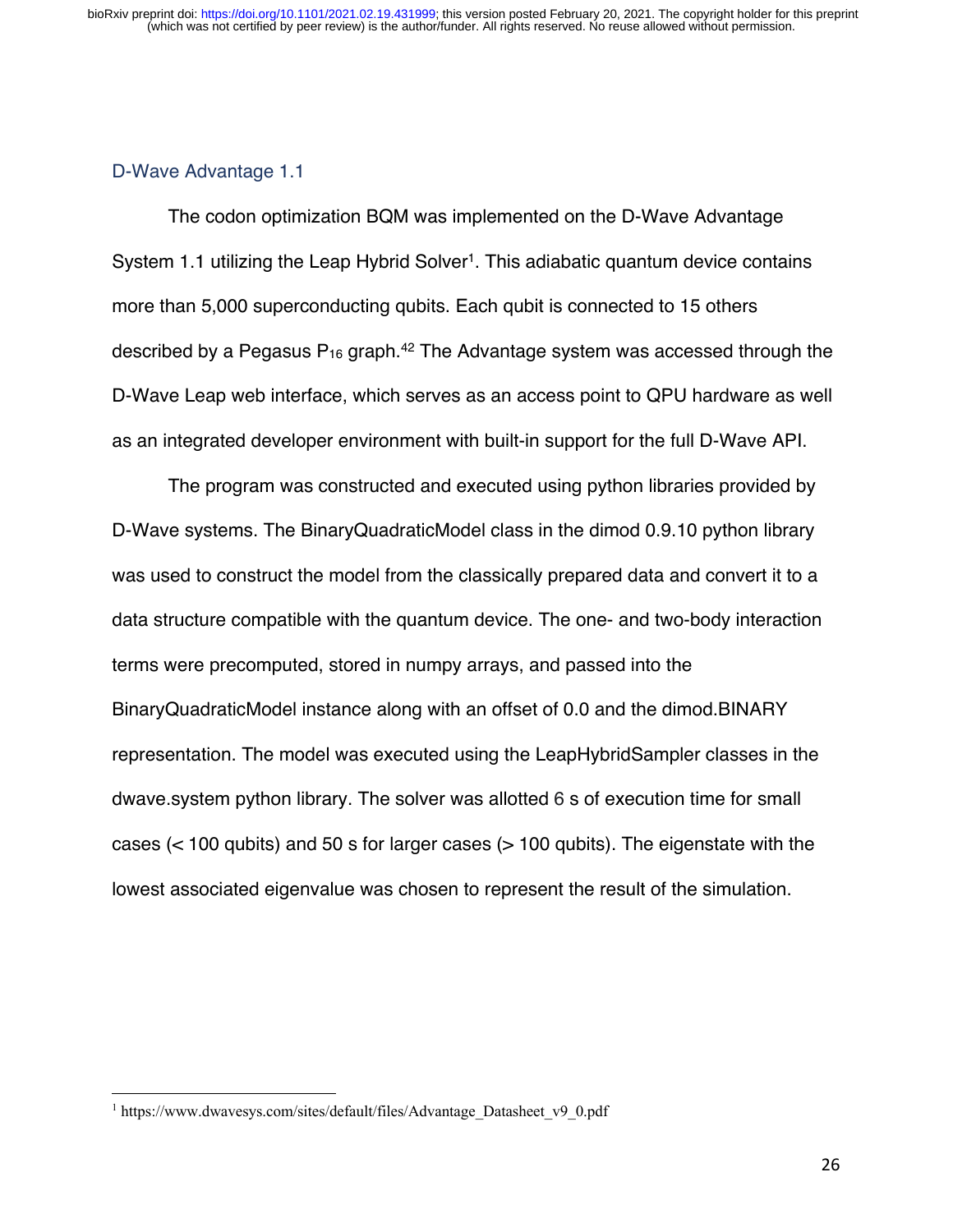#### Qiskit Qasm Simulator

The BQM was implemented in qiskit through the IBM Experience web interface. This interface provides access to IBM Q hardware and an integrated developer environment served by Jupyter Notebooks with all fundamental Qiskit 0.16.4 python libraries installed.41 The IBM Experience provides limited free access to quantum devices, but the available devices were too small  $\ll$  15 qubits) to sample the codon optimization BQM problem, so a noisy simulator hosted by the IBM Experience on classical hardware was used in its place.

The program was constructed and executed using python libraries provided by IBM Qiskit. The core of the implementation builds on the QuadraticProgram base class from the qiskit.optimization library. The codons were appended to the model as binary variables, physically represented by qubits. The objective function was constructed as a minimization with the one- and two-body precomputed terms and an offset of 0.0. The model was simulated using the Aer class with the qasm\_simulator backend and FakeVigo noise data, both from the Qiskit library, and the simulator was converted to an executable Quadratic Unconstrained Binary Optimization (QUBO) model with the MinimumEigenOptimizer from the qiskit.optimization.algorithms library. Finally, the combinatorial optimization was carried out with  $QAOA^{37}$  from the qiskit.aqua.algorithms library. The program was run with default values where possible.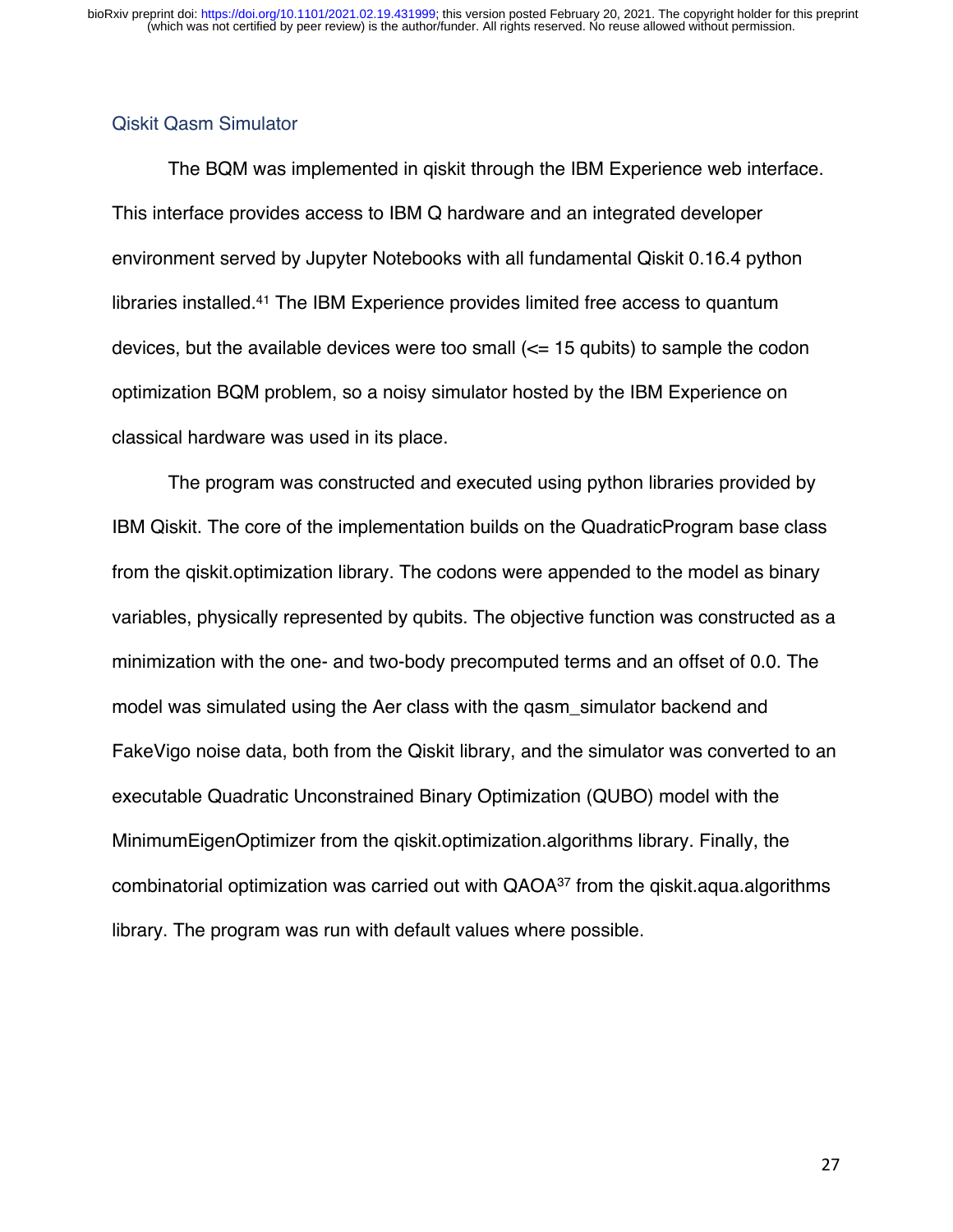#### Classic genetic algorithm

A basic single-threaded genetic algorithm with an objective function mathematically equivalent to equation (15) was implemented in Python 3.7 using standard libraries and BioPython 1.78.<sup>47</sup> For polypeptide fragments ( $\leq$  20 residues), the simulations were run for 100 iterations (generations), with each generation procreating 50 times. For full-length sequences (> 100 residues), the number of iterations was increased to 6000. The calculations were run on the Leap web interface to provide an accurate execution time comparison to the AQC calculations. See the Genetic Algorithm Validation section in the Supplementary Information for performance metrics.

#### Test applications

Sample peptide sequences were obtained by splitting the human severe acute respiratory syndrome coronavirus 2 (2019-nCoV, SARS-CoV-2) spike glycoprotein sequence (UniProtKB–P0DTC2) into shorter peptide fragments for simulation on the resource-constrained systems. The sample preparation for the D-Wave system yielded 62 peptides of length 20 and one additional peptide of length 15. The IBM Qasm simulator was simulated with 313 peptides of length 4 and one additional peptide of length 3. Additionally, 10 full-length proteins associated with SARS-CoV-2 studies were scored using the AQC and the GA for comparison. See the Sequences section of the Supplementary Information for the full list.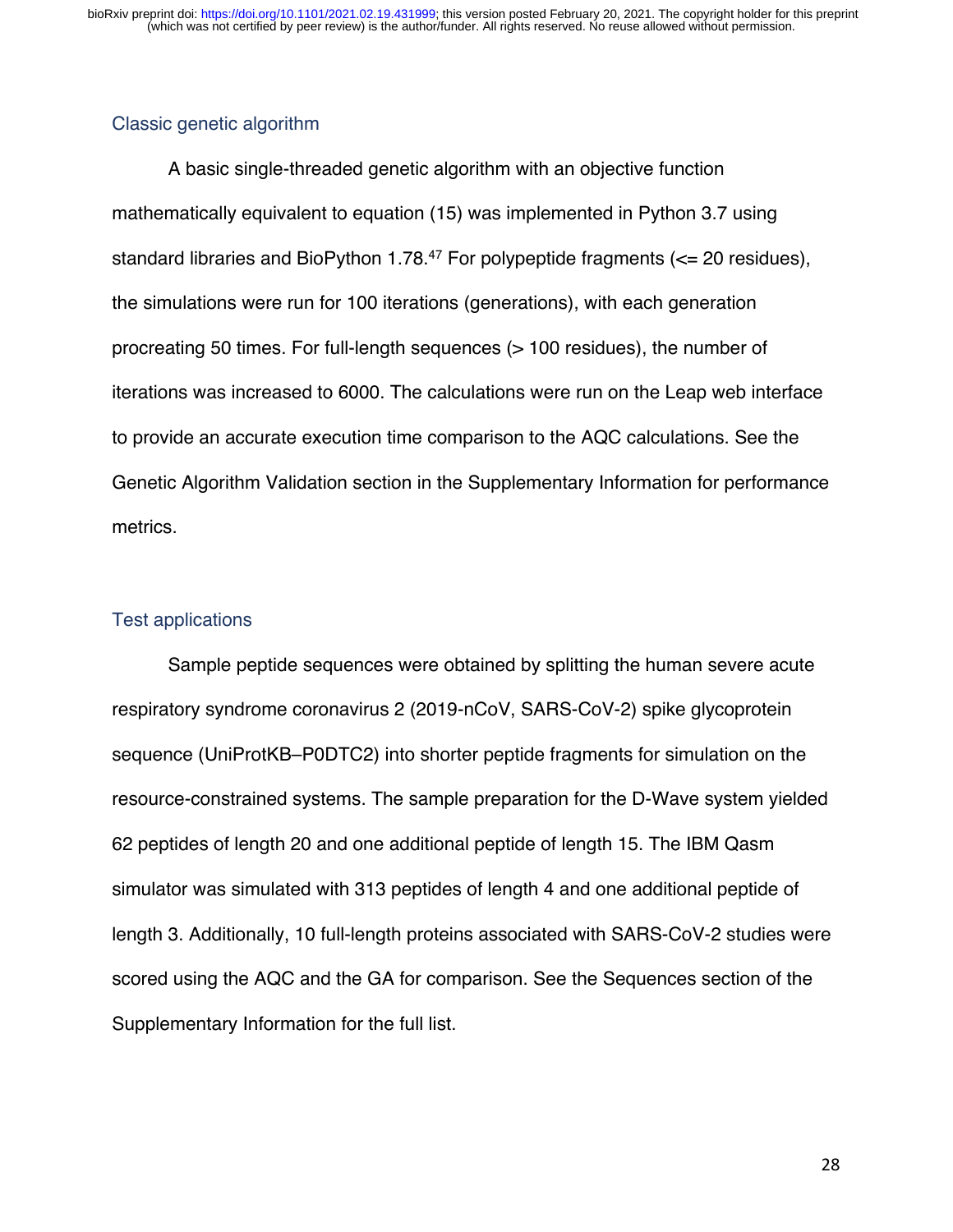# Acknowledgements

We acknowledge the use of IBM Quantum services for this work. The views expressed are those of the authors, and do not reflect the official policy or position of IBM or the IBM Quantum team. We would like to thank Eric Manas, Chris MacDermaid and Simon Kelow of GSK for evaluation and suggested refinements, and Andrea Schreij for helping with graphic design.

## Author Contributions

D.M.F. conceived, designed, and implemented this project. R.C.W. contributed to the design of experiments. R.C.W. and K.M.M. contributed to the validation of the work. D.M.F. and R.C.W. wrote the manuscript.

# Competing Interests

The authors declare no competing interests.

## **References**

- 1. Kimchi-Sarfaty, C. *et al.* A "Silent" Polymorphism in the MDR1 Gene Changes Substrate Specificity. *Science (80-. ).* **315**, 525–529 (2007).
- 2. Buhr, F. *et al.* Synonymous Codons Direct Cotranslational Folding toward Different Protein Conformations. *Mol. Cell* **61**, 341–351 (2016).
- 3. Kirchner, S. *et al.* Alteration of protein function by a silent polymorphism linked to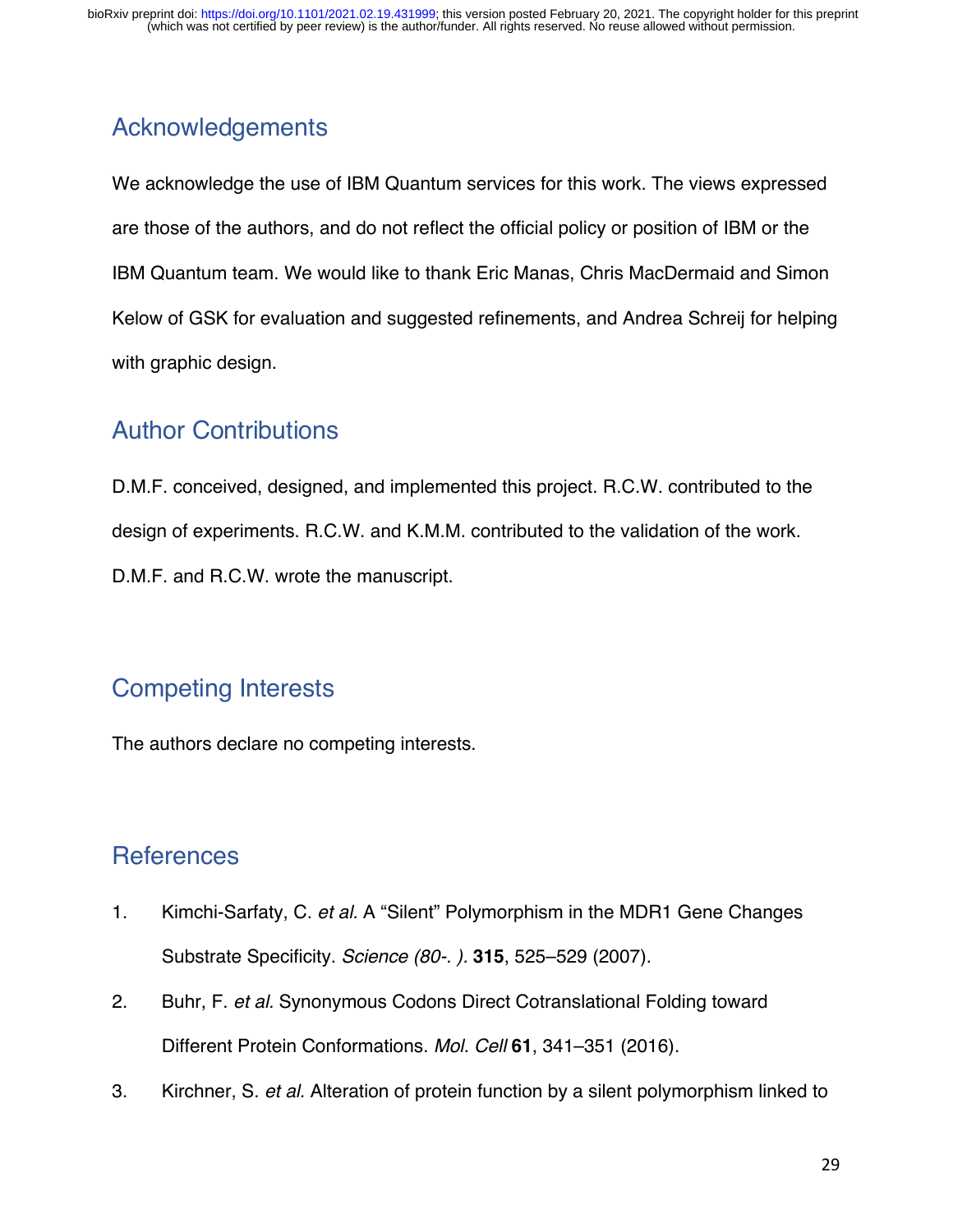tRNA abundance. *PLoS Biol.* **15**, (2017).

- 4. Shabalina, S. A., Spiridonov, N. A. & Kashina, A. Sounds of silence: Synonymous nucleotides as a key to biological regulation and complexity. *Nucleic Acids Res.* **41**, 2073–2094 (2013).
- 5. Mauro, V. P. & Chappell, S. A. A critical analysis of codon optimization in human therapeutics Optimizing codon usage for increased protein expression. *Trends Mol. Med.* **20**, 604–613 (2014).
- 6. Gustafsson, C., Govindarajan, S. & Minshull, J. Codon bias and heterologous protein expression. *Trends Biotechnol.* **22**, 346–353 (2004).
- 7. Brule, C. E. & Grayhack, E. J. Synonymous Codons: Choose Wisely for Expression. *Trends Genet.* **33**, 283–297 (2017).
- 8. Parret, A. H., Besir, H. & Meijers, R. Critical reflections on synthetic gene design for recombinant protein expression. *Curr. Opin. Struct. Biol.* **38**, 155–162 (2016).
- 9. Quax, T. E. F., Claassens, N. J., Söll, D. & van der Oost, J. Codon Bias as a Means to Fine-Tune Gene Expression. *Mol. Cell* **59**, 149–161 (2015).
- 10. Gustafsson, C. *et al.* Engineering genes for predictable protein expression. *Protein Expr. Purif.* **83**, 37–46 (2012).
- 11. Kim, C. H., Oh, Y. & Lee, T. H. Codon optimization for high-level expression of human erythropoietin (EPO) in mammalian cells. *Gene* **199**, 293–301 (1997).
- 12. Wang, X., Li, X., Zhang, Z., Shen, X. & Zhong, F. Codon optimization enhances secretory expression of Pseudomonas aeruginosa exotoxin A in E. coli. *Protein Expr. Purif.* **72**, 101–106 (2010).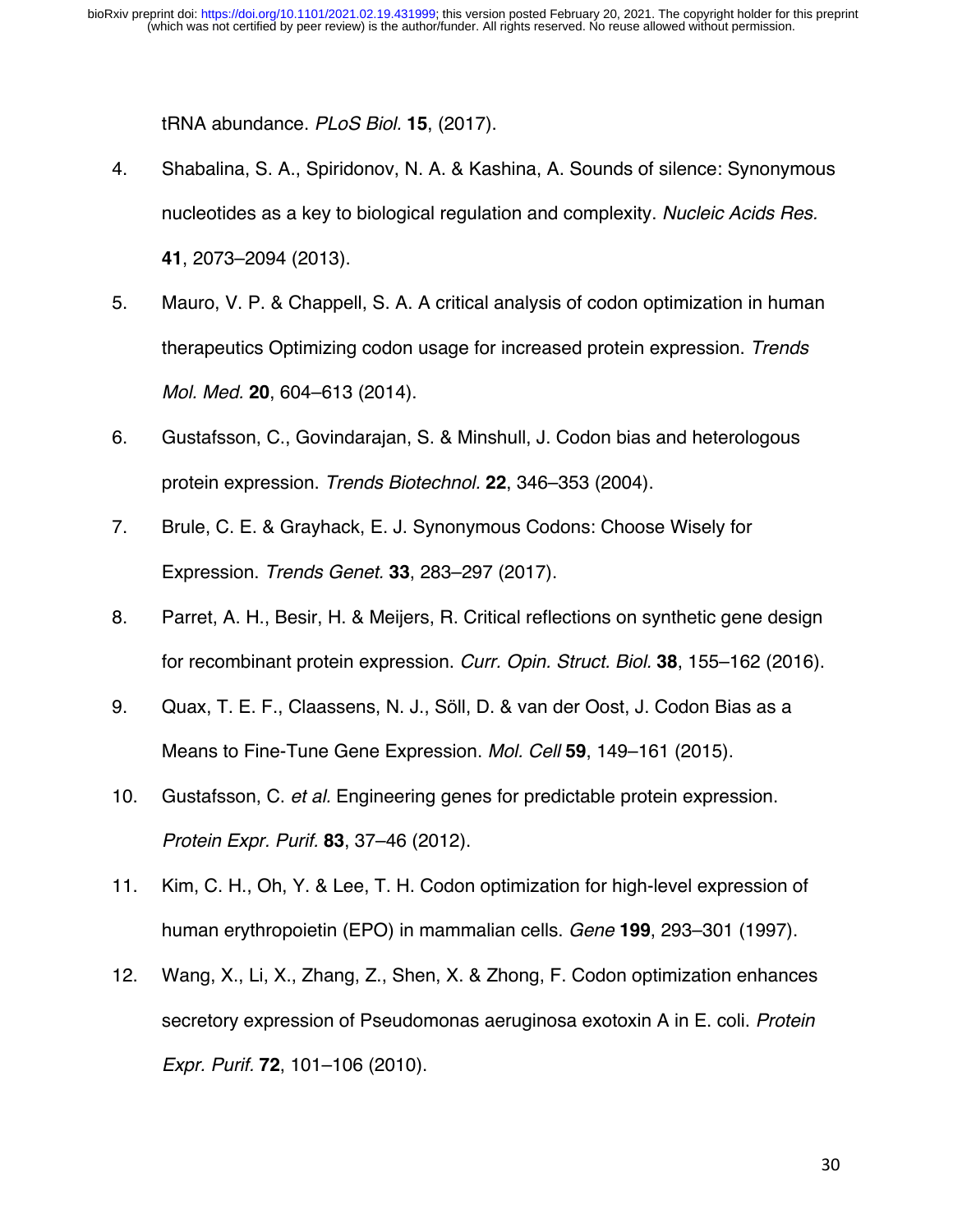- 13. Inouye, S., Sahara-Miura, Y., Sato, J. I. & Suzuki, T. Codon optimization of genes for efficient protein expression in mammalian cells by selection of only preferred human codons This paper is dedicated to the late Professor J. Woodland Hastings (deceased on August 6, 2014). *Protein Expr. Purif.* **109**, 47–54 (2015).
- 14. Newman, Z. R., Young, J. M., Ingolia, N. T. & Barton, G. M. Differences in codon bias and GC content contribute to the balanced expression of TLR7 and TLR9. *Proc. Natl. Acad. Sci. U. S. A.* **113**, E1362–E1371 (2016).
- 15. Barahimipour, R. *et al.* Dissecting the contributions of GC content and codon usage to gene expression in the model alga Chlamydomonas reinhardtii. *Plant J.* **84**, 704–717 (2015).
- 16. Chung, B. K. S. & Lee, D. Y. Computational codon optimization of synthetic gene for protein expression. *BMC Syst. Biol.* **6**, (2012).
- 17. Nieuwkoop, T., Claassens, N. J. & van der Oost, J. Improved protein production and codon optimization analyses in Escherichia coli by bicistronic design. *Microb. Biotechnol.* **12**, 173–179 (2019).
- 18. Puigbò, P., Guzmán, E., Romeu, A. & Garcia-Vallvé, S. OPTIMIZER: A web server for optimizing the codon usage of DNA sequences. *Nucleic Acids Res.* **35**, 126–131 (2007).
- 19. Supek, F. & Vlahoviček, K. INCA: Synonymous codon usage analysis and clustering by means of self-organizing map. *Bioinformatics* **20**, 2329–2330 (2004).
- 20. Chin, J. X., Chung, B. K. S. & Lee, D. Y. Codon Optimization OnLine (COOL): A web-based multi-objective optimization platform for synthetic gene design.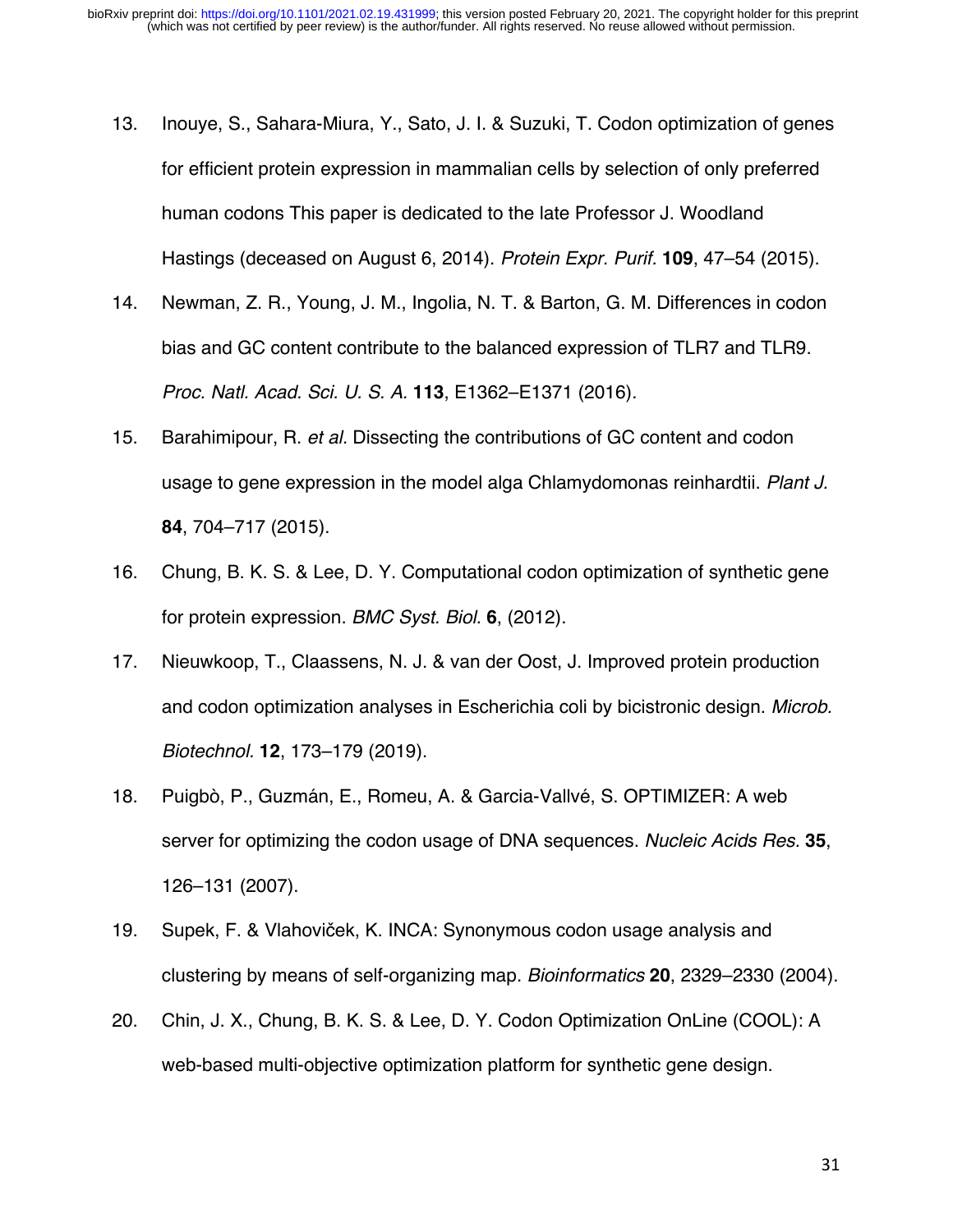*Bioinformatics* **30**, 2210–2212 (2014).

- 21. Rehbein, P., Berz, J., Kreisel, P. & Schwalbe, H. "CodonWizard" An intuitive software tool with graphical user interface for customizable codon optimization in protein expression efforts. *Protein Expr. Purif.* **160**, 84–93 (2019).
- 22. Kudla, G., Murray, A. W., Tollervey, D. & Plotkin, J. B. Coding-sequence determinants of gene expression in Escherichia coli. *Science (80-. ).* **23**, 1–7 (2008).
- 23. Holland, J. H. *Adaptation in Natural and Artificial Systems*. (MIT Press, 1992).
- 24. Villalobos, A., Ness, J. E., Gustafsson, C., Minshull, J. & Govindarajan, S. Gene Designer: A synthetic biology tool for constructuring artificial DNA segments. *BMC Bioinformatics* **7**, 1–8 (2006).
- 25. Sandhu, K. S., Pandey, S., Maiti, S. & Pillai, B. GASCO: Genetic Algorithm Simulation for Codon Optimization. *In Silico Biol.* **8**, 187–192 (2008).
- 26. Fu, H. *et al.* Codon optimization with deep learning to enhance protein expression. *Sci. Rep.* **10**, 1–9 (2020).
- 27. Lanza, A. M., Curran, K. A., Rey, L. G. & Alper, H. S. A condition-specific codon optimization approach for improved heterologous gene expression in Saccharomyces cerevisiae. *BMC Syst. Biol.* **8**, 1–10 (2014).
- 28. Zhong, H.-S. *et al.* Quantum computational advantage using photons. *Science (80-. ).* **1463**, 1460–1463 (2020).
- 29. Arute, F. *et al.* Quantum supremacy using a programmable superconducting processor. *Nature* **574**, 505–510 (2019).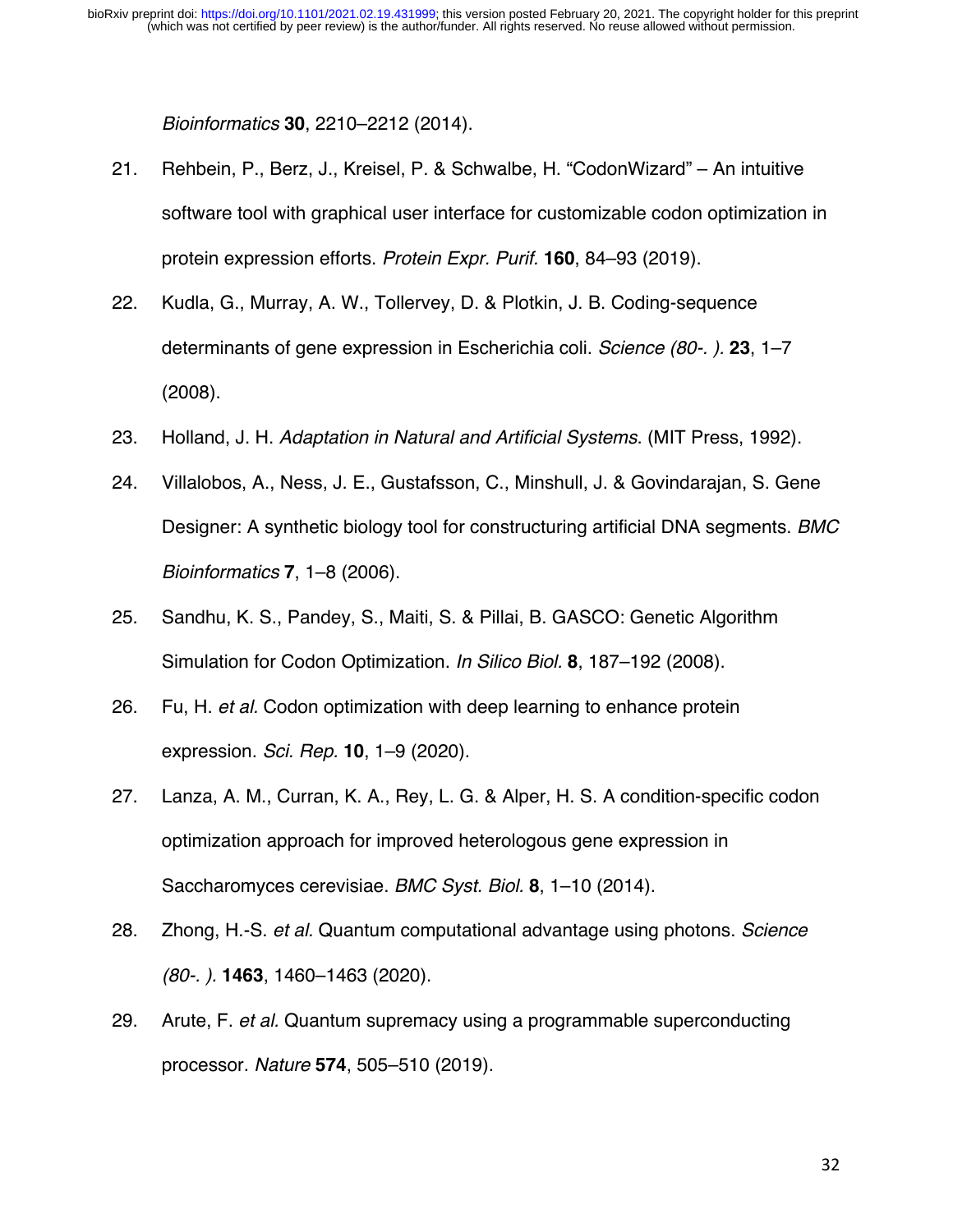- 30. Djidjev, H., Chapuis, G., Hahn, G. & Rizk, G. Efficient combinatorial optimization using quantum annealing. *arXiv* 1–25 (2018).
- 31. Albash, T. & Lidar, D. A. Adiabatic quantum computation. *Rev. Mod. Phys.* **90**, 15002 (2018).
- 32. Doll, J. D., Gomez, M. A., Stenson, C., Finnila, A. B. & Sebenik, C. Quantum annealing: A new method for minimizing multidimensional functions. *Chem. Phys. Lett.* **219**, 343–348 (2002).
- 33. Farhi, E. *et al.* A quantum adiabatic evolution algorithm applied to random instances of an NP-complete problem. *Science (80-. ).* **292**, 472–476 (2001).
- 34. Mulligan, V. K. *et al.* Designing Peptides on a Quantum Computer. *bioRxiv* 1–20 (2019) doi:10.1101/752485.
- 35. Muthukrishnan, S., Albash, T. & Lidar, D. A. Tunneling and speedup in quantum optimization for permutation-symmetric problems. *Phys. Rev. X* **6**, 1–23 (2016).
- 36. Preskill, J. Quantum computing in the NISQ era and beyond. *Quantum* **2**, 1–20 (2018).
- 37. Farhi, E., Goldstone, J. & Gutmann, S. A Quantum Approximate Optimization Algorithm. *arXiv* 1–16 (2014).
- 38. Kochenberger, G. *et al.* The unconstrained binary quadratic programming problem: A survey. *J. Comb. Optim.* **28**, 58–81 (2014).
- 39. Date, P., Patton, R., Schuman, C. & Potok, T. Efficiently embedding QUBO problems on adiabatic quantum computers. *Quantum Inf. Process.* **18**, 1–31 (2019).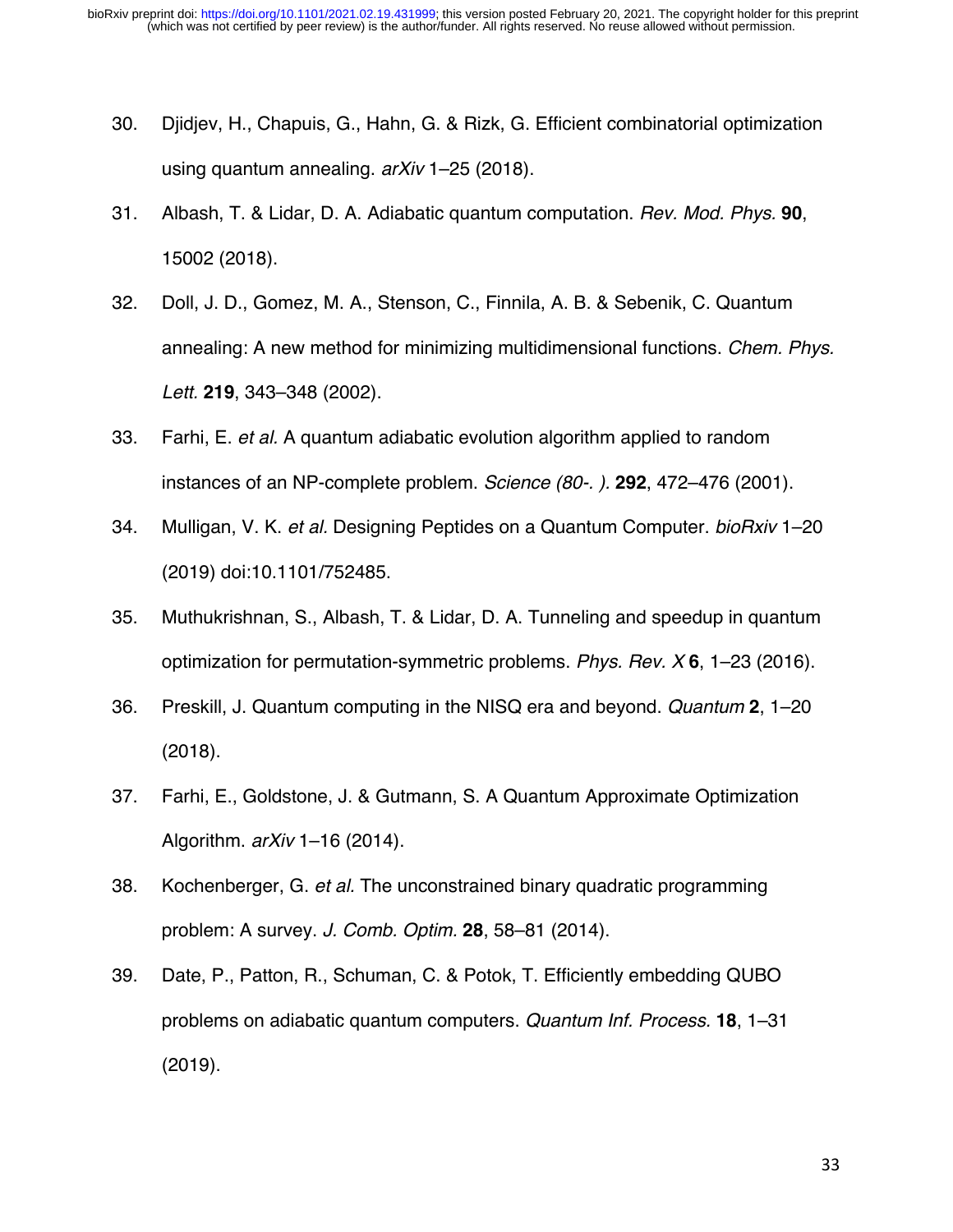- 40. Gambetta, J. M. IBM's Roadmap For Scaling Quantum Technology. *IBM Research Blog* https://www.ibm.com/blogs/research/2020/09/ibm-quantumroadmap/ (2020).
- 41. Abraham, H. et al. *Qiskit: An Open-source Framework for Quantum Computing*. (2019). doi:DOI: 10.5281/zenodo.2562110.
- 42. Dattani, N., Szalay, S. & Chancellor, N. Pegasus: The second connectivity graph for large-scale quantum annealing hardware. *arXiv* (2019).
- 43. Menzella, H. G. Comparison of two codon optimization strategies to enhance recombinant protein production in Escherichia coli. *Microb. Cell Fact.* **10**, 11–15 (2011).
- 44. Grantham, R., Gautier, C., Gouy, M., Mercier, R. & Pavé, A. Codon catalog usage and the genome hypothesis. *Nucleic Acids Res.* **8**, 197 (1980).
- 45. Nakamura, Y., Gojobori, T. & Ikemura, T. Codon usage tabulated from international DNA sequence databases: Status for the year 2000. *Nucleic Acids Res.* **28**, 292 (2000).
- 46. Harris, C. R. *et al.* Array programming with {NumPy}. *Nature* **585**, 357–362 (2020).
- 47. Cock, P. J. A. *et al.* Biopython: Freely available Python tools for computational molecular biology and bioinformatics. *Bioinformatics* **25**, 1422–1423 (2009).